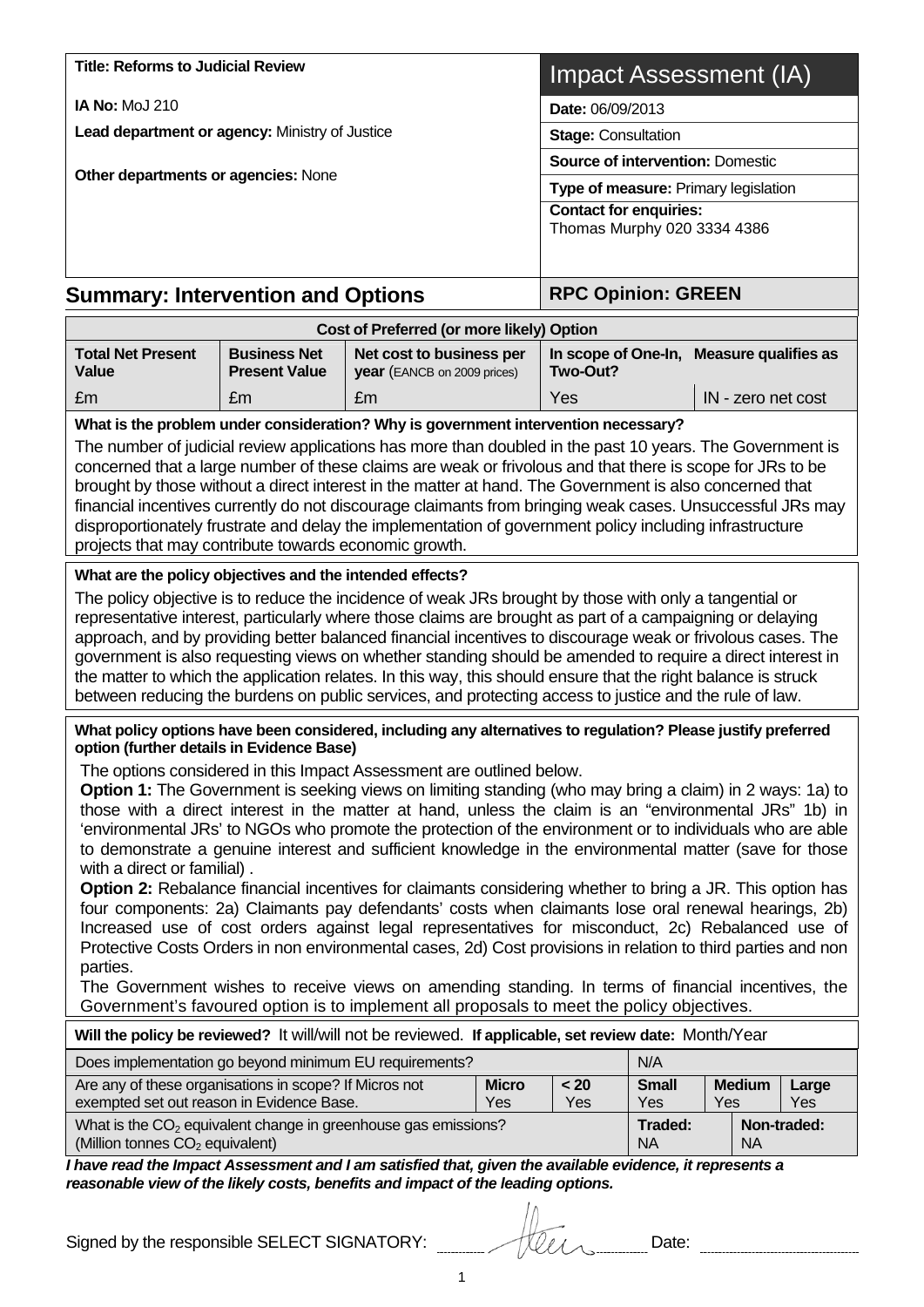# **Summary: Analysis & Evidence Policy Option 1**

## **Description: Limiting Standing (who may bring a claim)**

**FULL ECONOMIC ASSESSMENT** 

| <b>Price Base</b>                                                                                                                                                                                                                                                                                                                                                                                                                                                                                                                                                                                                           | <b>PV Base</b> |                                             | <b>Time Period</b>                          |               | Net Benefit (Present Value (PV)) (£m)                        |                                                              |                                         |  |  |  |
|-----------------------------------------------------------------------------------------------------------------------------------------------------------------------------------------------------------------------------------------------------------------------------------------------------------------------------------------------------------------------------------------------------------------------------------------------------------------------------------------------------------------------------------------------------------------------------------------------------------------------------|----------------|---------------------------------------------|---------------------------------------------|---------------|--------------------------------------------------------------|--------------------------------------------------------------|-----------------------------------------|--|--|--|
| Year<br>Year                                                                                                                                                                                                                                                                                                                                                                                                                                                                                                                                                                                                                |                | Years                                       |                                             | Low: Optional |                                                              | <b>High: Optional</b>                                        | <b>Best Estimate: NQ</b>                |  |  |  |
| COSTS (£m)                                                                                                                                                                                                                                                                                                                                                                                                                                                                                                                                                                                                                  |                | <b>Total Transition</b><br>(Constant Price) |                                             | Years         | <b>Average Annual</b><br>(excl. Transition) (Constant Price) |                                                              | <b>Total Cost</b><br>(Present Value)    |  |  |  |
| Low                                                                                                                                                                                                                                                                                                                                                                                                                                                                                                                                                                                                                         |                |                                             |                                             |               |                                                              |                                                              |                                         |  |  |  |
| High                                                                                                                                                                                                                                                                                                                                                                                                                                                                                                                                                                                                                        |                |                                             |                                             |               |                                                              |                                                              |                                         |  |  |  |
| <b>Best Estimate</b>                                                                                                                                                                                                                                                                                                                                                                                                                                                                                                                                                                                                        |                |                                             | <b>NQ</b>                                   |               |                                                              | <b>NQ</b>                                                    | <b>NQ</b>                               |  |  |  |
| Description and scale of key monetised costs by 'main affected groups'<br>It has not been possible to monetise the impacts of this reform at this time. Further information will be<br>sought through the consultation process to support quantification at the final stage.                                                                                                                                                                                                                                                                                                                                                |                |                                             |                                             |               |                                                              |                                                              |                                         |  |  |  |
| Other key non-monetised costs by 'main affected groups'<br>Claimants and third parties that stand to benefit from delay, uncertainty or changes to government decisions<br>would lose out if there were fewer JRs following this change.<br>Legal services providers may face costs if fewer JRs are lodged following this change although this is a<br>secondary impact.                                                                                                                                                                                                                                                   |                |                                             |                                             |               |                                                              |                                                              |                                         |  |  |  |
| <b>BENEFITS (£m)</b>                                                                                                                                                                                                                                                                                                                                                                                                                                                                                                                                                                                                        |                |                                             | <b>Total Transition</b><br>(Constant Price) | Years         |                                                              | <b>Average Annual</b><br>(excl. Transition) (Constant Price) | <b>Total Benefit</b><br>(Present Value) |  |  |  |
| Low                                                                                                                                                                                                                                                                                                                                                                                                                                                                                                                                                                                                                         |                |                                             |                                             |               |                                                              |                                                              |                                         |  |  |  |
| High                                                                                                                                                                                                                                                                                                                                                                                                                                                                                                                                                                                                                        |                |                                             |                                             |               |                                                              |                                                              |                                         |  |  |  |
| <b>Best Estimate</b>                                                                                                                                                                                                                                                                                                                                                                                                                                                                                                                                                                                                        | <b>NQ</b>      |                                             | <b>NQ</b>                                   | <b>NQ</b>     |                                                              |                                                              |                                         |  |  |  |
| Description and scale of key monetised benefits by 'main affected groups'<br>It has not been possible to fully monetise all impacts of this reform at this time. Further information will be<br>sought through the consultation process to support more quantification at the final stage. Currently it is<br>estimated that defendants may save a maximum of £10m and claimants may save a maximum of £8m from<br>400 JRs no longer being pursued (both figures assume no cost recovery from the losing party).<br>Other key non-monetised benefits by 'main affected groups'                                              |                |                                             |                                             |               |                                                              |                                                              |                                         |  |  |  |
| Claimants, defendants and third parties that stand to benefit from reduced delay and uncertainty to<br>government decisions would benefit if there were fewer JRs following this change.<br>Defendants and claimants would benefit from reduced costs of bringing and defending JRs following this<br>change, assuming there is a reduction in the number of JRs. Legal services providers would be able to<br>divert any resources freed up to other profitable activities. There may be wider economic benefits if major<br>infrastructure projects are able to progress more quickly as a result of fewer JR challenges. |                |                                             |                                             |               |                                                              |                                                              |                                         |  |  |  |
| Key assumptions/sensitivities/risks<br>Discount rate (%)                                                                                                                                                                                                                                                                                                                                                                                                                                                                                                                                                                    |                |                                             |                                             |               |                                                              |                                                              |                                         |  |  |  |
| The maximum illustrative quantified benefits of £10m plus £8m mentioned above assume the maximum<br>possible baseline number of JRs affected are no longer lodged, and assume the maximum possible legal<br>costs are saved. Actual savings could be lower.<br>There is a risk that some excluded groups may devote more resources to demonstrate they have standing<br>or to support third parties that have standing in bringing JRs. This may be more costly for them.<br>It is assumed that the financial impact on HMTCS will be neutral as HMCTS operates on a cost recovery<br>basis over the longer term.           |                |                                             |                                             |               |                                                              |                                                              |                                         |  |  |  |
| <b>BUSINESS ASSESSMENT (Option 1)</b>                                                                                                                                                                                                                                                                                                                                                                                                                                                                                                                                                                                       |                |                                             |                                             |               |                                                              |                                                              |                                         |  |  |  |

|        | Direct impact on business (Equivalent Annual) £m: | In scope of OITO?<br>Measure qualifies as |     |               |
|--------|---------------------------------------------------|-------------------------------------------|-----|---------------|
| Costs: | <b>Benefits:</b>                                  | Net:                                      | Yes | Zero net cost |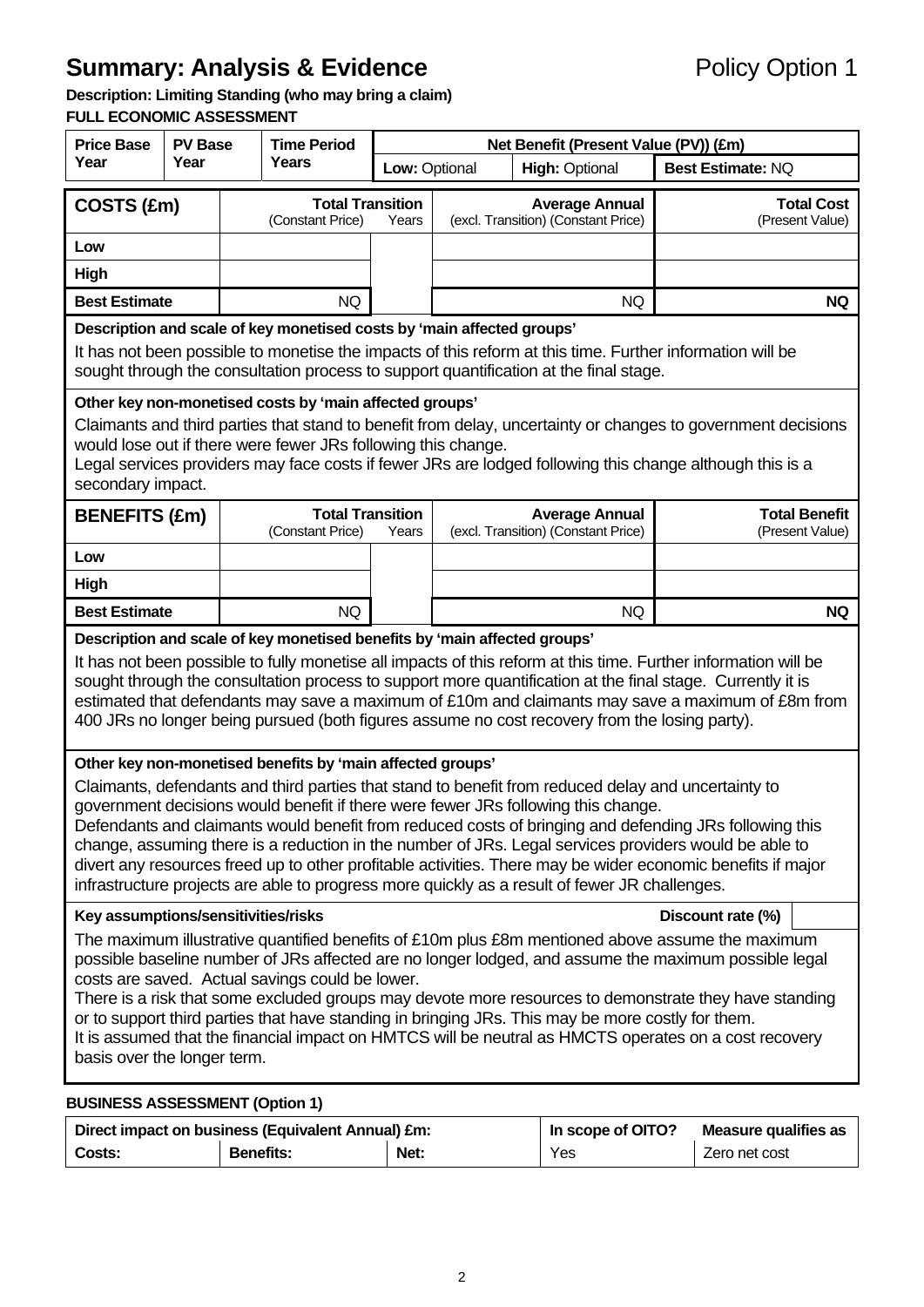# **Summary: Analysis & Evidence Policy Option 2**

#### **Description: Improving financial incentives for claimants**

#### **FULL ECONOMIC ASSESSMENT**

| <b>Price Base</b>                                                                                                                                                                                                                                                                                                                                                                                                                                                                                                                                                                                                                                                                                                                                                                                                                                                                                                                                                                                                                                                                                                                                                                                                                                             | <b>PV Base</b> | <b>Time Period</b> |                                             | Net Benefit (Present Value (PV)) (£m) |                                                              |                                                              |                                         |  |
|---------------------------------------------------------------------------------------------------------------------------------------------------------------------------------------------------------------------------------------------------------------------------------------------------------------------------------------------------------------------------------------------------------------------------------------------------------------------------------------------------------------------------------------------------------------------------------------------------------------------------------------------------------------------------------------------------------------------------------------------------------------------------------------------------------------------------------------------------------------------------------------------------------------------------------------------------------------------------------------------------------------------------------------------------------------------------------------------------------------------------------------------------------------------------------------------------------------------------------------------------------------|----------------|--------------------|---------------------------------------------|---------------------------------------|--------------------------------------------------------------|--------------------------------------------------------------|-----------------------------------------|--|
| Year<br>Year                                                                                                                                                                                                                                                                                                                                                                                                                                                                                                                                                                                                                                                                                                                                                                                                                                                                                                                                                                                                                                                                                                                                                                                                                                                  |                | Years              |                                             | Low: Optional                         |                                                              | <b>High: Optional</b>                                        | <b>Best Estimate:</b>                   |  |
| COSTS (£m)                                                                                                                                                                                                                                                                                                                                                                                                                                                                                                                                                                                                                                                                                                                                                                                                                                                                                                                                                                                                                                                                                                                                                                                                                                                    |                |                    | <b>Total Transition</b><br>(Constant Price) | Years                                 | <b>Average Annual</b><br>(excl. Transition) (Constant Price) |                                                              | <b>Total Cost</b><br>(Present Value)    |  |
| Low                                                                                                                                                                                                                                                                                                                                                                                                                                                                                                                                                                                                                                                                                                                                                                                                                                                                                                                                                                                                                                                                                                                                                                                                                                                           |                |                    |                                             |                                       |                                                              |                                                              |                                         |  |
| <b>High</b>                                                                                                                                                                                                                                                                                                                                                                                                                                                                                                                                                                                                                                                                                                                                                                                                                                                                                                                                                                                                                                                                                                                                                                                                                                                   |                |                    |                                             |                                       |                                                              |                                                              |                                         |  |
| <b>Best Estimate</b>                                                                                                                                                                                                                                                                                                                                                                                                                                                                                                                                                                                                                                                                                                                                                                                                                                                                                                                                                                                                                                                                                                                                                                                                                                          |                |                    | <b>NQ</b>                                   |                                       |                                                              | <b>NQ</b>                                                    | <b>NQ</b>                               |  |
| Description and scale of key monetised costs by 'main affected groups'<br>It has not been possible to fully monetise the impacts of this reform at this time. Further information will be<br>sought through the consultation process to enable further quantification at the final stage. Currently it is<br>estimated that claimants may pay up to around £1.8m to defendants who recover their oral renewal legal<br>costs from claimants (of which £50,000 might be business and third sector claimants), and defendants may<br>pay up to around £0.9m to claimants who recover their oral renewal legal costs from defendants. For legally<br>aided claimants some of these £1.8m costs would be met by the Legal Aid Agency. Legal services<br>providers may face costs of up to £40,000 through greater application of cost orders made against legal<br>representatives for misconduct.                                                                                                                                                                                                                                                                                                                                                                |                |                    |                                             |                                       |                                                              |                                                              |                                         |  |
| Other key non-monetised costs by 'main affected groups'<br>Claimants/third parties that benefit from delay/uncertainty/changes to government decisions would lose out<br>if there were fewer JRs or if they were withdrawn earlier. Claimants may lose out through more restrictive<br>Protective Cost Protection. Third parties may lose out from being unable to recover costs and having costs<br>awards made against them. Legal services providers may experience reduced levels of JR business if<br>fewer JRs are lodged/withdrawn earlier.                                                                                                                                                                                                                                                                                                                                                                                                                                                                                                                                                                                                                                                                                                            |                |                    |                                             |                                       |                                                              |                                                              |                                         |  |
| <b>BENEFITS (£m)</b>                                                                                                                                                                                                                                                                                                                                                                                                                                                                                                                                                                                                                                                                                                                                                                                                                                                                                                                                                                                                                                                                                                                                                                                                                                          |                |                    | <b>Total Transition</b><br>(Constant Price) | Years                                 |                                                              | <b>Average Annual</b><br>(excl. Transition) (Constant Price) | <b>Total Benefit</b><br>(Present Value) |  |
| Low                                                                                                                                                                                                                                                                                                                                                                                                                                                                                                                                                                                                                                                                                                                                                                                                                                                                                                                                                                                                                                                                                                                                                                                                                                                           |                |                    |                                             |                                       |                                                              |                                                              |                                         |  |
| <b>High</b>                                                                                                                                                                                                                                                                                                                                                                                                                                                                                                                                                                                                                                                                                                                                                                                                                                                                                                                                                                                                                                                                                                                                                                                                                                                   |                |                    |                                             |                                       |                                                              |                                                              |                                         |  |
| <b>Best Estimate</b>                                                                                                                                                                                                                                                                                                                                                                                                                                                                                                                                                                                                                                                                                                                                                                                                                                                                                                                                                                                                                                                                                                                                                                                                                                          |                |                    | <b>NQ</b>                                   |                                       |                                                              | <b>NQ</b>                                                    | <b>NQ</b>                               |  |
| Description and scale of key monetised benefits by 'main affected groups'<br>It has not been possible to fully monetise the impacts of this reform at this time. Further information will be<br>sought through the consultation process to enable further quantification at the final stage. Currently it is<br>estimated that defendants may save up to around £1.8m from recovering their oral renewal legal costs from<br>claimants, and claimants may gain up to around £0.9m from recovering their oral renewal legal costs from<br>defendants. Defendants or claimants would gain up to £40,000 from an increase in wasted costs orders.                                                                                                                                                                                                                                                                                                                                                                                                                                                                                                                                                                                                                |                |                    |                                             |                                       |                                                              |                                                              |                                         |  |
| Other key non-monetised benefits by 'main affected groups'<br>Defendants would gain from a reduction in JR volumes and uncertainties and/or earlier withdrawals in the<br>defendant's favour. Claimants would also save costs from bringing fewer weak JRs and/or from<br>withdrawing sooner. Defendants may gain from no or more restrictive Protective Cost Orders for claimants<br>and from costs awards against interveners and non-parties. Third parties including businesses would gain<br>from reduced delays and less uncertainty relating to the implementation of public decisions. There may be<br>wider economic benefits if major infrastructure projects are able to progress more quickly as a result of<br>fewer JR challenges. Legal services providers may devote freed up resources from fewer JRs to other<br>profitable activity.<br>Key assumptions/sensitivities/risks<br>Discount rate (%)<br>It is assumed that some claimants and lawyers with weak cases would be discouraged from lodging JRs<br>following these changes or would withdraw them earlier in the process. It is assumed that the financial<br>impact on HMTCS will be neutral as HMCTS operates on a cost recovery basis.<br><b>BUSINESS ASSESSMENT (Option 2)</b> |                |                    |                                             |                                       |                                                              |                                                              |                                         |  |

## Direct impact on business (Equivalent Annual) £m: **In scope of OITO?** Measure qualifies as **Costs:** Benefits: **Net:** Yes Zero net cost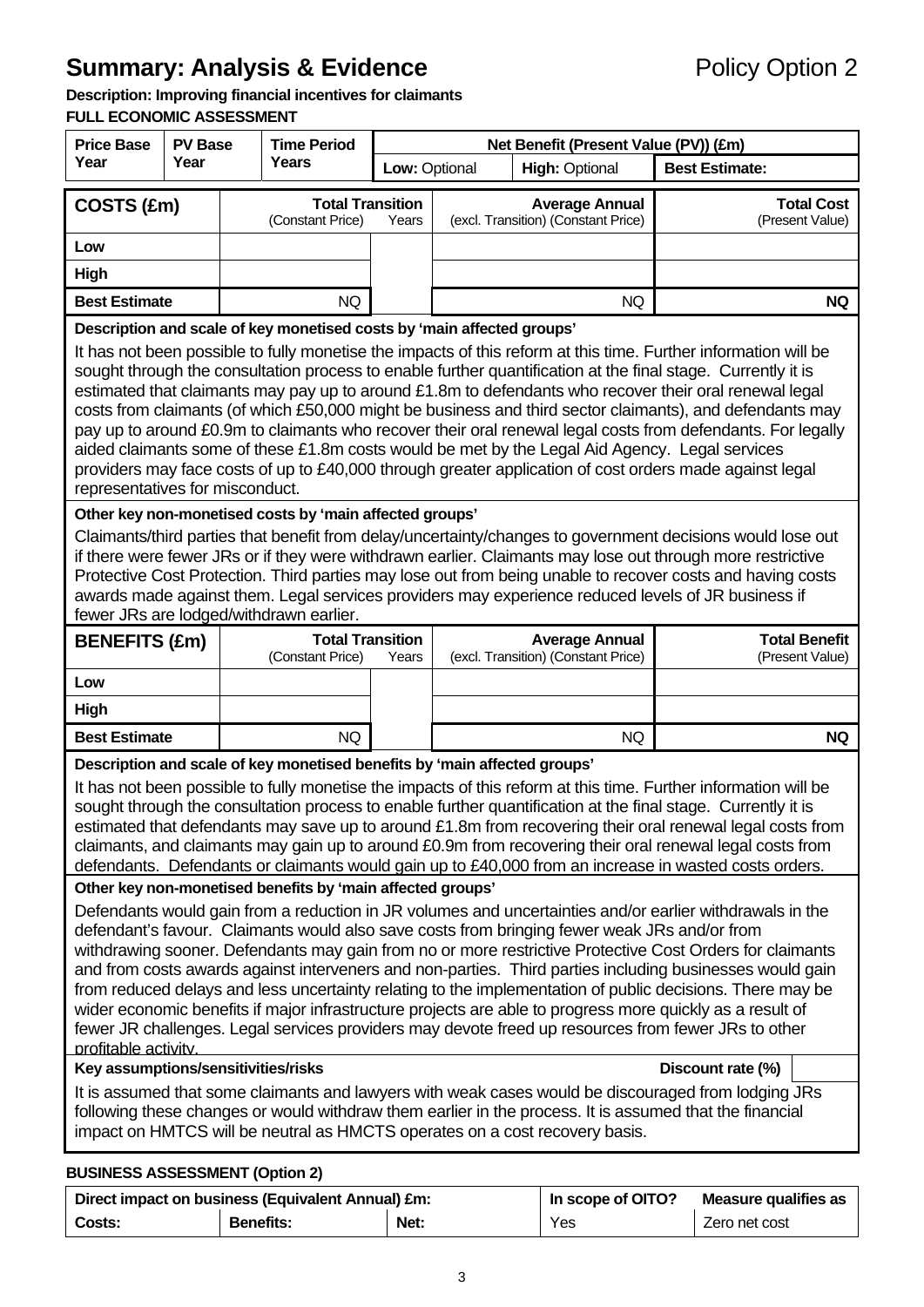# **Evidence Base (for summary sheets)**

## **Introduction**

## **Background**

- 1. 1 Judicial Review (JR) is a process by which individuals, businesses and other affected parties can challenge the lawfulness of decisions or actions of the executive, including those of Ministers, local authorities, other public bodies and those exercising public functions. It is largely a judge-developed procedure and can be characterised as the rule of law in action, providing a key mechanism for individuals to hold the executive to account.
- 1. 2 There are three main grounds on which a decision or action may be challenged:
	- Illegality: For example, the decision was not taken in accordance with the law that regulates it or goes beyond the powers of the body.
	- Irrationality: For example that the decision was not taken reasonably, or that no reasonable person could have taken it.
	- Procedural irregularity: For example, a failure to consult properly or to act in accordance with natural justice or with the underpinning procedural rules.
- 1. 3 JR proceedings must be commenced by filing at Court a claim form, which sets out the matter the claimant wants the Court to decide and the remedy sought. The Court's permission is required for a claim for JR to proceed. Decisions on permission are normally considered on a review of the papers filed. Permission may be granted in full, or limited to certain grounds set out in the claim. Where permission is granted, the Court may make directions for the conduct and management of the case.
- 1. 4 In cases where the Court refuses permission (either in full or in part), the Court will set out the reasons and serve them on the claimant and the other parties to proceedings. The claimant may request that the decision be reconsidered at a hearing (referred to in this Impact Assessment as an "oral renewal"). The oral renewal is a full reconsideration of whether permission should be granted, supported by oral submissions. Where permission is granted at an oral renewal, the claim will continue as normal. Where it is refused, the claimant may consider whether he or she wishes to appeal to the Court of Appeal (CoA).
- 1. 5 Where permission is granted the Court may make directions for the conduct and management of the case, setting out time limits for example, for the filing and serving of the particulars of the claim, the defence to the claim and any evidence on which the parties wish to rely. Matters may be expedited with the Court's permission: for example, the permission and the full hearing may be "rolled up" so that both are considered at the same hearing. The Court also has a general power to extend any time limit set out in the rules where it is in the interests of justice to do so.
- 1. 6 JR is concerned with the lawfulness of the decisions taken. It is not the Court's role to substitute its own judgment for that of the decision maker. Where the Court concludes that a decision was not taken lawfully it may make one of a number of orders, such as a quashing order setting aside the original decision.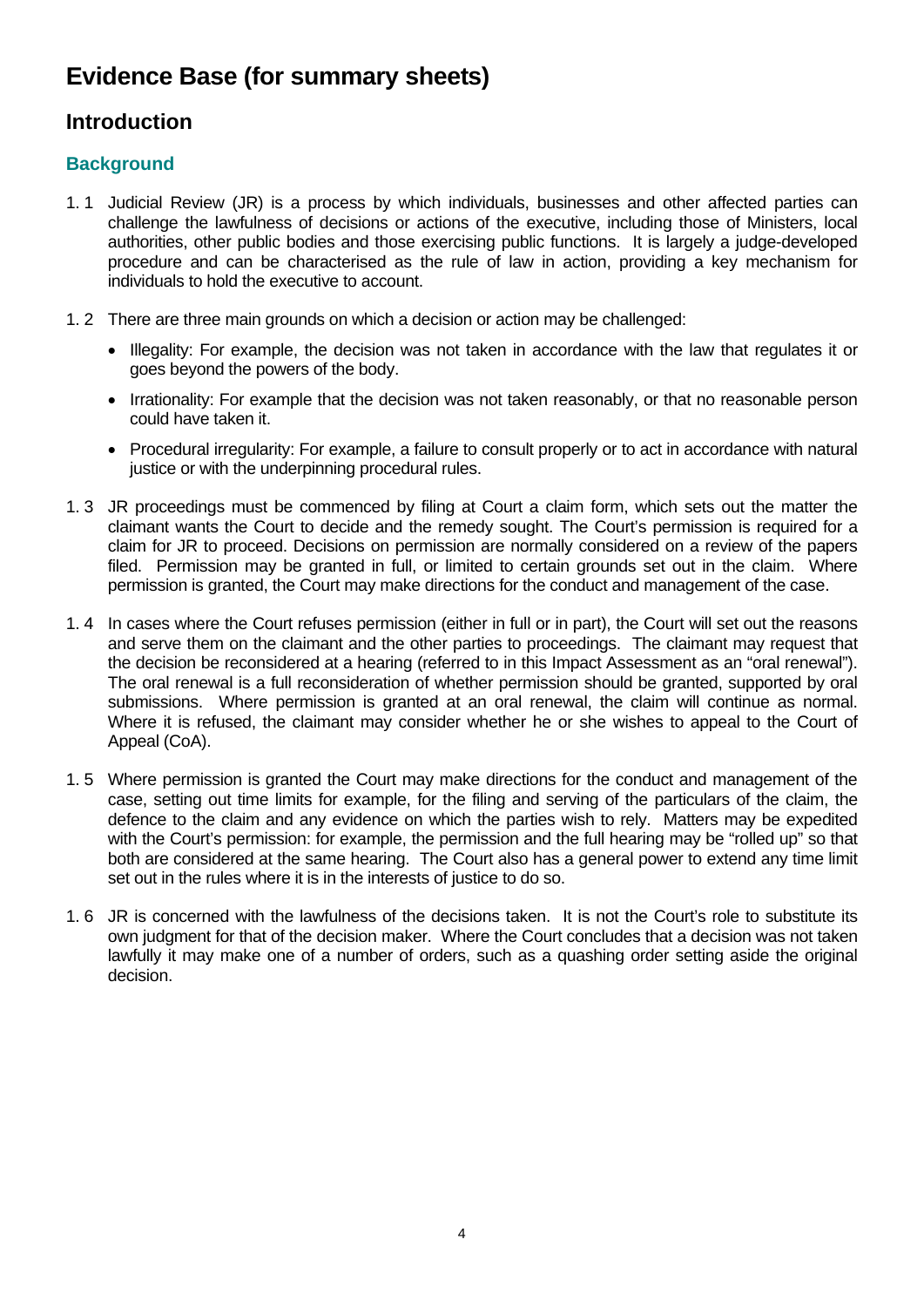#### **Problem under consideration**

1. 7 The Government is concerned that there has been significant growth in the use of JR, with suggestions that this is sometimes used as a delaying tactic, and only a small proportion of cases stand a reasonable prospect of success. JR proceedings can create delays and add to the costs of public services, in some cases potentially frustrating reforms, including those aimed at stimulating growth and promoting economic recovery.

#### **Standing**

- 1. 8 Currently, the law (section 31 of the Senior Courts Act 1981) requires that claimants should not be granted leave for an application for JR unless the court "considers that the applicant has a sufficient interest in the matter to which the application relates".
- 1. 9 The Government is concerned that, over time, an increasingly generous interpretation of the requirement of "sufficient interest" has been given, so that a personal or substantive interest in the matter to which the application relates is no longer required. This has meant that individuals and groups with an interest in the general area, such as representative groups, have been able to challenge specific decisions, acts or omissions which do not affect them directly.
- 1. 10 The Government is concerned that this has allowed JRs to be lodged as part of sophisticated campaigning approaches, by Non-Governmental Organisations (NGOs) and pressure groups, which may bring cases to raise public awareness of the issue or of their organisation.

#### **Financial incentives**

- 1. 11 Currently claimants who lodge unsuccessful cases may not be exposed to all of the costs which they generate as a result – for instance their costs liability in pursuing an oral renewal is limited to the defendant's costs of preparing an acknowledgment of service and will not include the costs of any preparation and representative advocacy for the hearing. As a result claimants might lodge JR claims, including pursuing permission and oral renewal decisions, which they otherwise might not if they took account of all costs and benefits.
- 1. 12 Legal services providers acting on behalf of claimants may also, through their behaviours, generate avoidable costs and delays which are currently met by claimants and defendants. They might not do so if they were more exposed to the costs of their actions, for example if they had to meet the costs generated by their unreasonable behaviour.
- 1. 13 Similar considerations apply to claimants who secure Protective Costs Orders (PCO). These limit claimants' exposure to the costs they generate as a result of their actions and any of the defendant's costs they would otherwise be liable for. As a result claimants may lodge more JRs, or may pursue them further, than they would otherwise do if they took account of all costs and benefits. Also, while it is already a principle that in considering a PCO the court should have regard to the financial means of the claimant, when applying for a PCO it is currently not mandatory for the claimant to provide details of who is funding the case and reveal any information on the size of third party funding.
- 1. 14 Third parties who may be interested in the issue being considered in the judicial review may seek to voluntarily intervene, by filing evidence or making representations at the judicial review hearing. This has the potential to increase costs for the claimant or the defendant. Third parties may be less inclined to intervene voluntarily if they were more exposed to the costs of their actions.
- 1. 15 Claimants may also form companies to limit their financial risk (so that only the assets of the organisations are at risk, not those of the individuals). Unless the claimant is in receipt of a prescribed 'funding agreement', such as a Conditional Fee Agreement (under which part of a solicitor's fees will only be payable if the case is successful), there is no provision in the Civil Procedure Rules for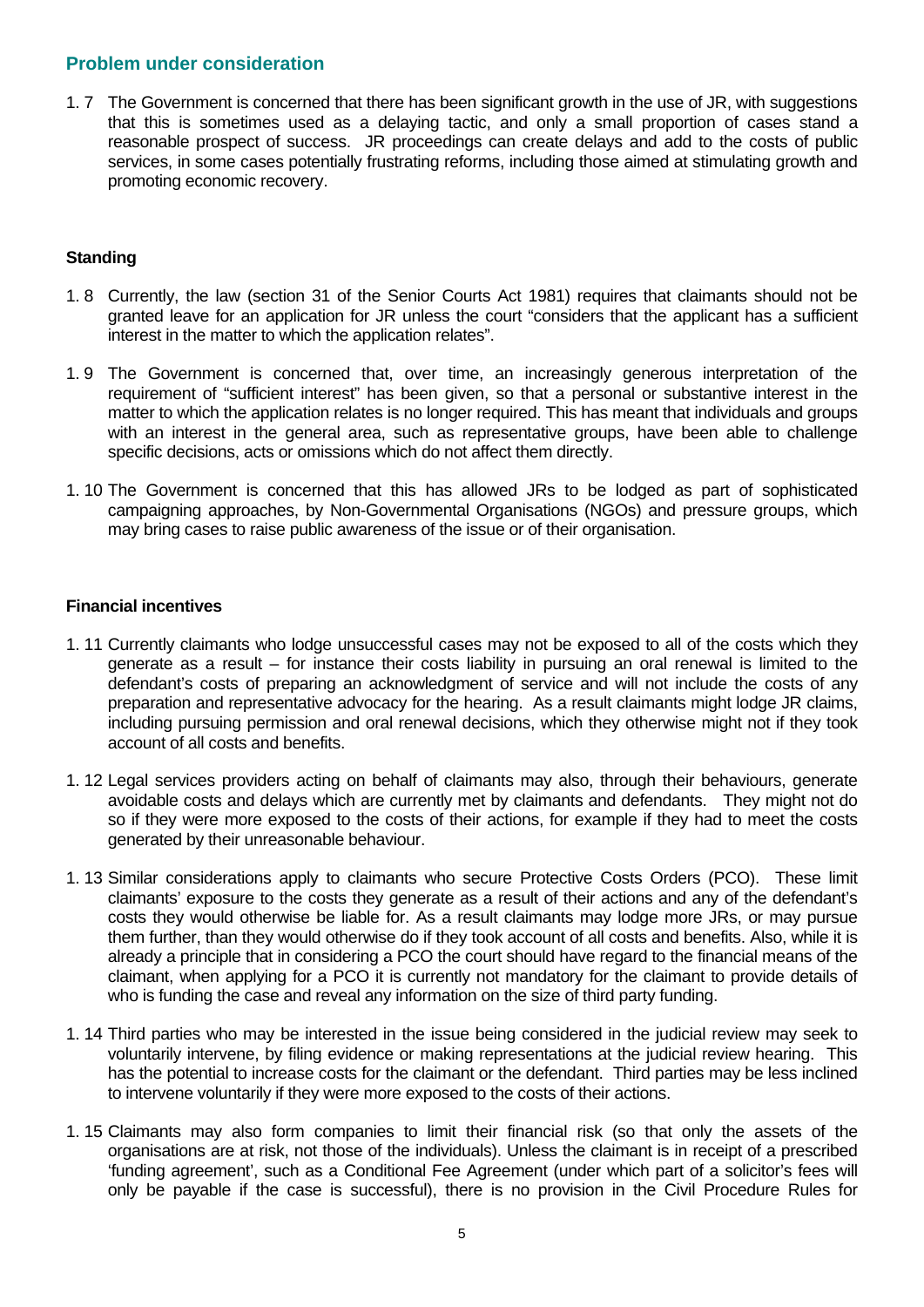revealing the source of funding for litigation which may mean that costs can not in practice be enforced against those who had actually funded the judicial review.

## **Policy objectives and options under consideration**

1. 16 The policy objective is to ensure that the volume of JRs brought by those with only a tangential or representative interest in the matter in question is reduced, particularly where used for campaigning or delaying purposes, and that less meritorious cases which stand little prospect of success are discouraged from being lodged through better financial incentives. This should ensure that the right balance is struck between reducing the burdens on public services, and protecting access to justice and the rule of law.

#### **Option 1 – Limiting standing**

1. 17 The Government wishes to receive views on limiting standing (i.e. who may bring a JR claim) for claimants in two ways: under Option 1a standing would be limited to those with a direct interest in the matter. This would apply to all claims. Under Option 1b, standing in environmental JRs would be limited to NGOs who promote the protection of the environment and to individuals where they are able to demonstrate a genuine interest and sufficient knowledge in the environmental matter (in addition to those with a direct interest).

#### **Option 2 – Financial incentives**

1. 18 Generally in a court case the unsuccessful party pays the costs of the successful party. This may include costs of using legal representatives, court fees, and other costs incurred in the case such as costs of obtaining evidence from experts. The options outlined below look to strengthen this principle for JR cases.

#### *Option 2a – Cost orders for oral renewal hearings*

1. 19 Currently claimants do not pay the costs of defendants (public bodies) at oral renewal hearings when the defendant is successful. This may lead to an excessive number of weak oral renewals which generate delays in resolving a JR claim. Under Option 2a, the costs of an oral permission hearing would be recoverable, i.e. unsuccessful claimants would pay the defendant's costs of defending the unsuccessful oral renewal application. If the claimant is successful at the oral hearing and goes onto a full hearing, the cost of the oral hearing will be determined at the end of the case with the unsuccessful side generally being responsible for costs.

*Option 2b – Increased use of cost orders against legal representatives* 

- 1. 20 A Wasted Costs Order (WCO) relating to legal provider misconduct may currently be made when legal services providers are judged to have generated costs on either a claimant or defendant as a result of improper or negligent conduct or omission on the part of a legal or other representative or any employee of such a representative. These orders consider the situation in which a party has unnecessarily incurred costs due to the other side's conduct.
- [1](#page-5-0). 21 Currently WCOs are used very infrequently.<sup>1</sup> Under the current proposals WCOs against legal representatives might be used more often as they might be applied in a wider range of circumstances. This may have a deterrent effect on particularly weak cases being brought.

#### *Option 2c – Removing or reducing the use of protective costs orders (PCOs)*

1. 22 A PCO is a costs order made at the beginning of the case which limits a party's (usually the claimant's) exposure to the winning party's costs on a pre-emptive basis. Separate provisions already apply to environmental cases (in accordance with the Aarhus Convention) and the current reforms relate to nonenvironmental cases.

l

<span id="page-5-0"></span><sup>&</sup>lt;sup>1</sup> See figures in paragraph 2.28.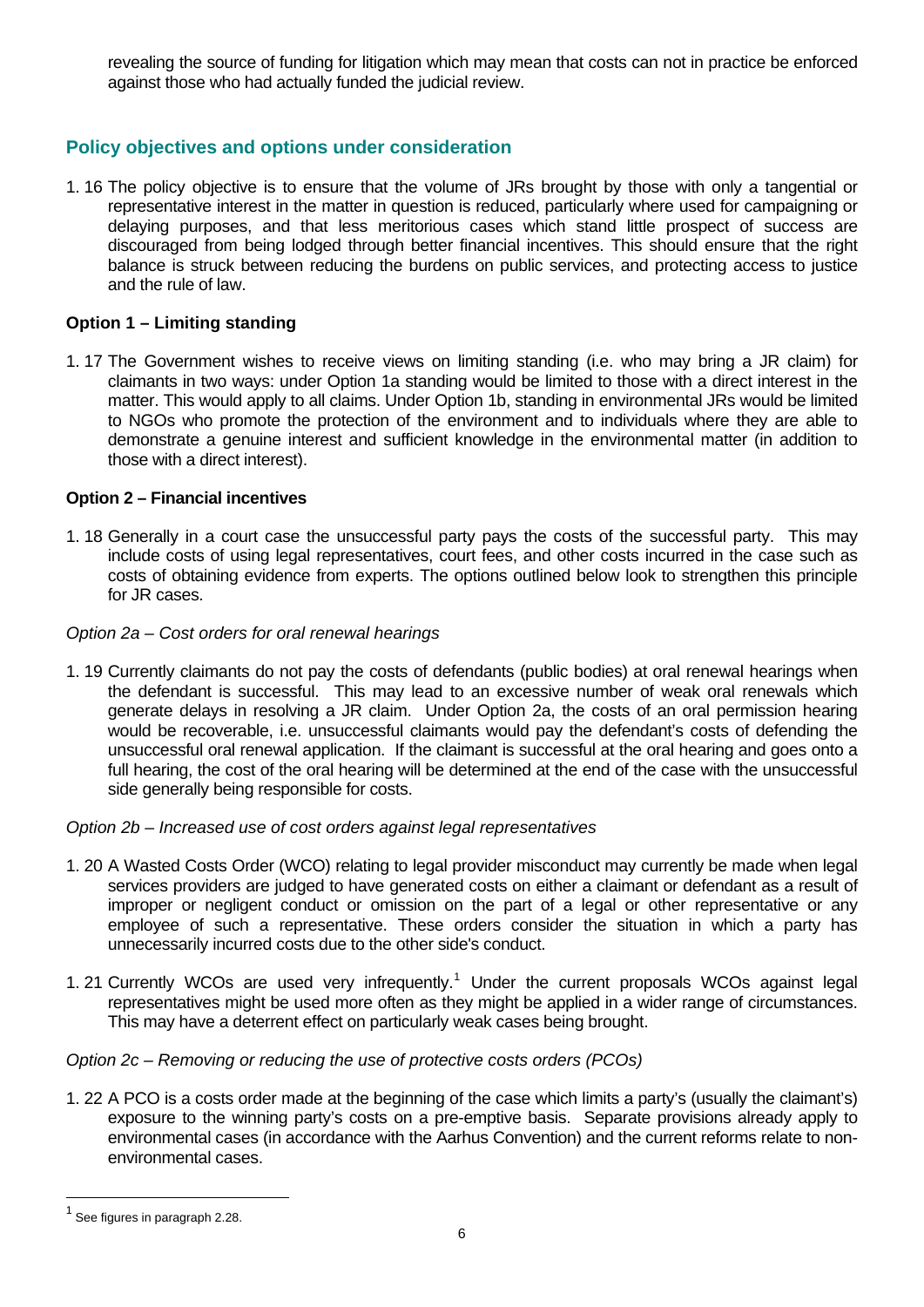- 1. 23 The proposals look at whether PCOs should be available at all in non environmental cases; alternatively if PCOs continue to be available, the proposals look at modifying the principles which govern their use and that the claimant should provide greater details of who is funding the case. The proposals also consider greater use of a cost cap to protect the defendant's liability to the claimant's costs. While it is already a principle that in considering a PCO the court should have regard to the financial means of the claimant, when applying for a PCO it is currently not mandatory for the claimant to provide details of who is funding the case and reveal any information on the size of third party funding.
- 1. 24 The reform assessed here is that fewer PCOs will be available for claimants in future and/or that PCOs will provide claimants with less protection against meeting the defendant's costs in cases which the defendant wins in non-Aarhus Convention cases. The IA also assesses the impacts of claimant having to provide details of who is funding the case and a statement of assets including any third party funding.

#### *Option 2d – Cost provisions against third parties.*

- 1. 25 Where a third party (including people and organisations) with an interest in the case although not directly affected or a party to the litigation – chooses to intervene in the proceedings, the courts can require the unsuccessful party (claimant or defendant) to pay the costs of that third party. This has the potential to significantly increase the legal costs of the case to the claimant or the defendant. The proposals look at third parties assuming responsibility for their own costs and, where the third party raises issues that leads to additional costs for the claimant or the defendant, whether the third party should assumes responsibility for those additional costs.
- 1. 26 Additionally where claimants form an organisation to bring a judicial review, (to avoid individual responsibility for costs) the court has limited ability to award costs against the individuals. The consultation invites views on whether to amend the requirement to provide information on how litigation is funded and on the power to award costs against non parties (individuals who have formed an organisation to bring a claim or other individuals/bodies that may have provided funding to the claimant).

#### **Economic rationale for intervention**

1. 27 The economic rationale for the policy proposals considered in this Impact Assessment is primarily based on improving economic efficiency. Under the base case, claimants and lawyers may generate external costs on the Government and on third parties which they may not be exposed to and which they may not factor into their decision making and their behaviour. This may result in a larger number of weak cases being brought than would otherwise be the case. The proposals in this Impact Assessment aim to address this.

#### **Main affected groups**

- 1. 28 The proposals are likely to affect the following groups:
	- a. Claimants at the High Court in England and Wales individuals, businesses and third sector organisations.
	- b. Defendants at the High Court in England and Wales public sector organisations/bodies.
	- c. Her Majesty's Courts and Tribunals Service (HMCTS) administers the Administrative Court (which forms part of the High Court of Justice) in England and Wales.
	- d. Legal Aid Agency (LAA). The LAA is responsible for managing the legal aid fund. Claimants who are eligible for legal aid have their fees paid for them by their legal representatives, who can reclaim the money from the LAA.
	- e. Legal services providers.
	- f. Third parties business and individuals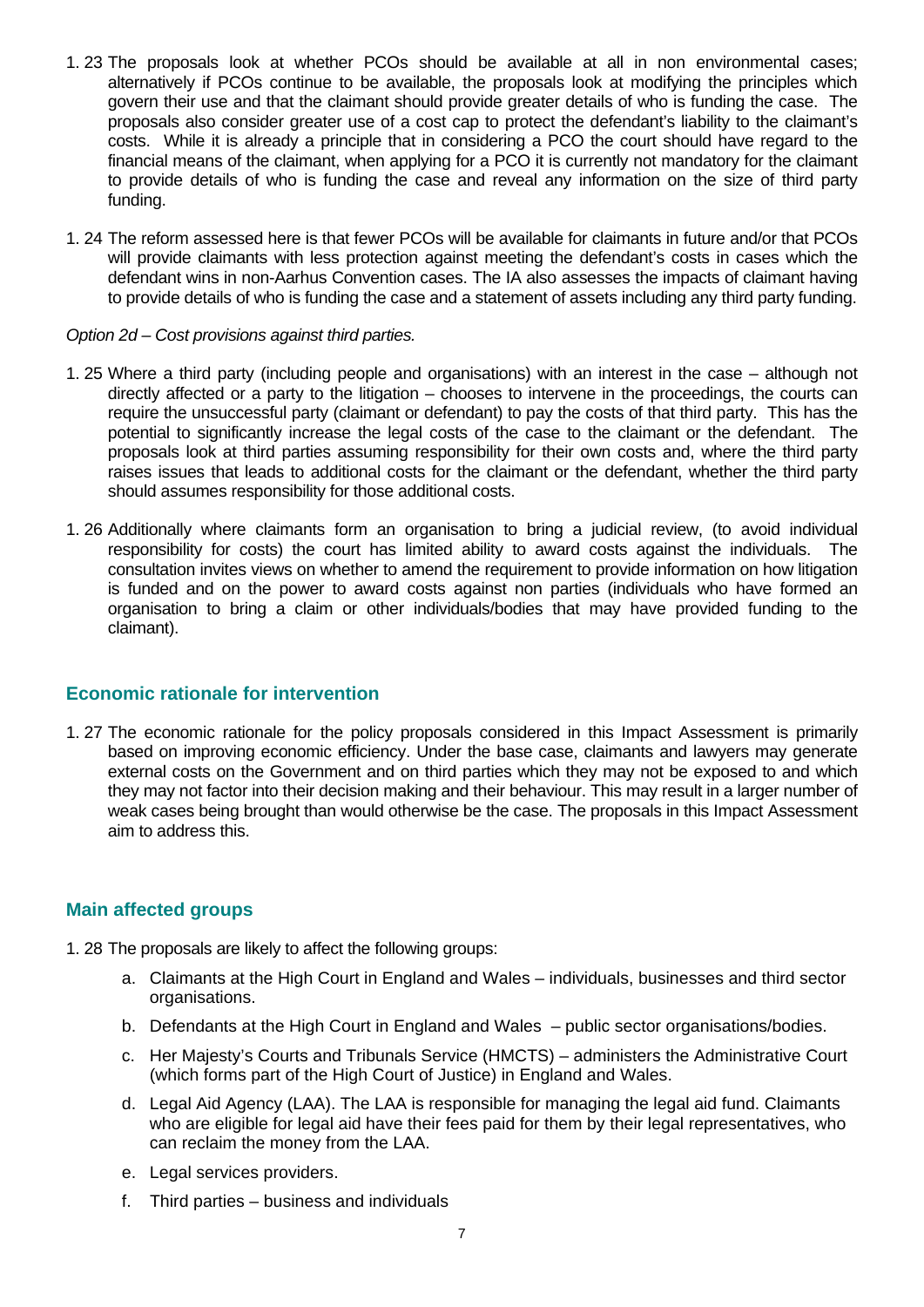## **2. Costs and Benefits**

- 2.1 At this stage many of the costs and benefits identified in the following sections remain un-quantified due to a lack of information available on current practices and on the extent of behavioural changes anticipated following these reforms. Information will be sought over the consultation phase to support the quantification of impacts.
- 2.2 In order to fully quantify the impacts of these proposals further information would be needed on the costs claimants face at different stages (for example legal costs) and the benefits they secure through bringing a JR. Information would be needed on the costs and benefits faced by third parties (those that are affected by JRs but are not the claimant or defendant). Some of this information would be held by businesses and third sector organisations and may be commercially sensitive.

## **Option 0: Base case (do nothing)**

## **Description**

- 2.3 Under the "do nothing" base case, costs orders and standing considerations would remain unchanged. The do nothing option is compared to itself and therefore the costs and benefits are necessarily zero, as is its Net Present Value (NPV).
- [2](#page-7-0).4 Separate reforms to JR were the subject of an earlier consultation and response<sup>2</sup> and have been implemented from July 2012. The impact of these reforms is included in the base case for the purposes of this Impact Assessment.

## **Option 1: Restricting standing**

## **Description**

- 2.5 Under Option 1a standing (who may bring a claim) would be limited to those with a direct interest in the matter. This would apply to all claims. Under Option 1b, standing in environmental JRs would be limited to NGOs who promote the protection of the environment and individuals where they are able to demonstrate a genuine interest and sufficient knowledge in the environmental matter (in addition to those with a direct interest).
- 2.6 It is anticipated that Options 1a and 1b are likely to impact mainly on non-immigration and asylum cases brought by organisations rather than by individuals. From internal Administrative Court management information, it has been possible to identify that around 400 JR applications seem to have been lodged in 2011 by organisations (rather than individuals) and, of these, around 60 seem to have been brought by NGOs, charities and pressure groups. Around 15 of the cases could possibly have been brought in relation to environmental cases.<sup>[3](#page-7-1)</sup>
- 2.7 These figures are based on a high level review of claimant details in Administrative Court data and are therefore largely illustrative. It is also not possible to estimate sufficiently accurately from the data or from the case files how many of these cases would be affected by a new standing requirement. It is possible that in some of these cases the claimant would still have a sufficiently direct interest to meet the new standing requirement. The consultation exercise may shed more light on the possible volume of cases affected. At this stage we assume that a maximum of 400 cases per year might be affected although in practice the impact could be much smaller.

 $\frac{1}{2}$ <sup>2</sup> https://consult.justice.gov.uk/digital-communications/judicial-review-reform

<span id="page-7-1"></span><span id="page-7-0"></span>The figures on claimants are based on a high level internal review of the Administrative Court management information – any findings should be treated as largely indicative.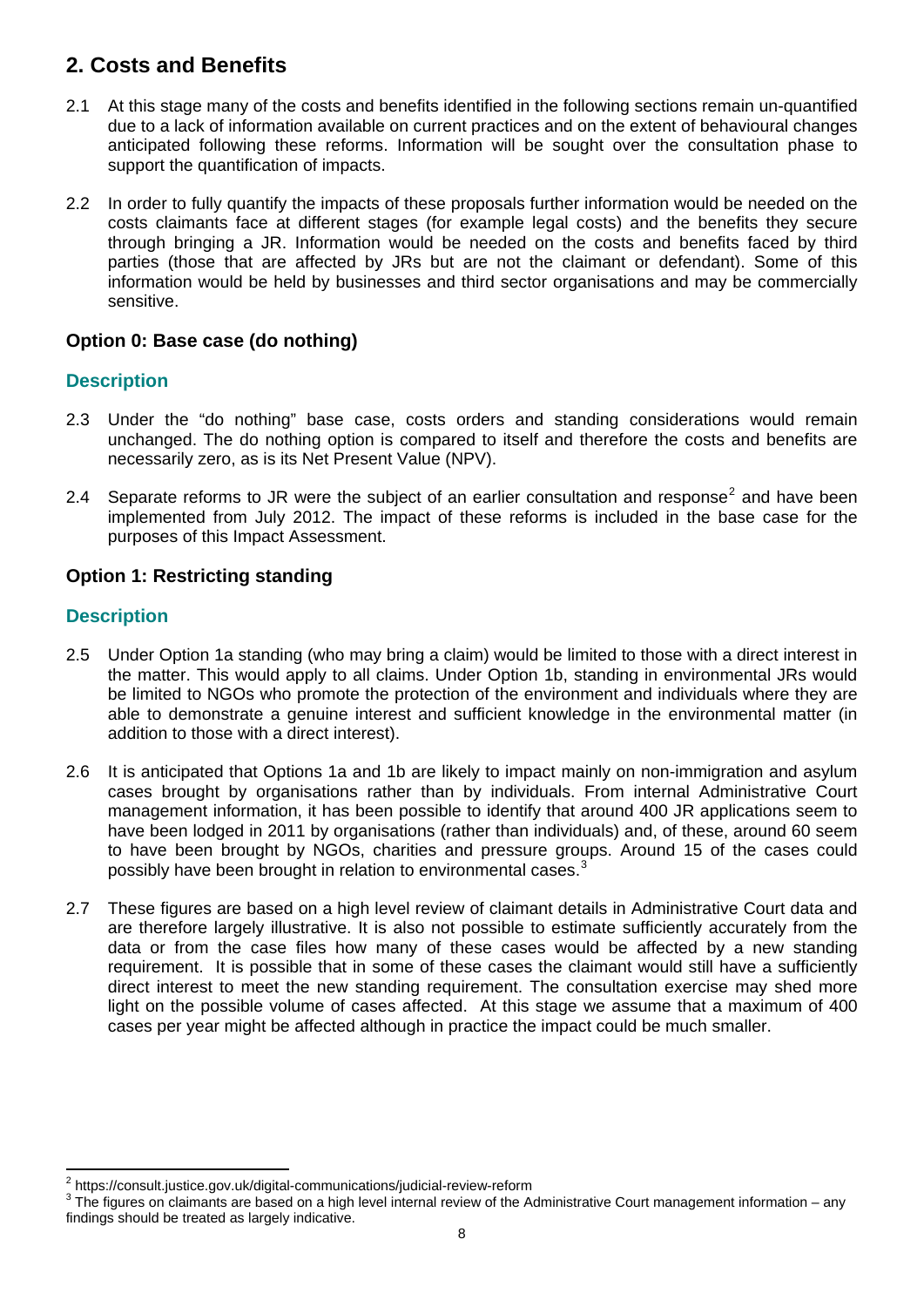#### **Benefits of Option 1**

#### *Benefits to claimants (including NGOs, charities, pressure groups)*

2.8 Claimants who would previously have brought a JR may save resources if they no longer do so following this reform. The costs of bringing a JR vary depending on the specifics of the case but figures from the Public Law Project suggest that it may cost between £10,000 and £20,000<sup>[4](#page-8-0)</sup> to bring a relatively straightforward case. Under Options 1a and 1b, a maximum saving of £20,000 applied to a maximum volume of 400 cases would equate to £8m.

#### *Benefits to defendants (public bodies)*

- 2.9 Public bodies would benefit if they have to defend fewer JR applications. Public bodies often incur significant legal costs in the defence of non-immigration and asylum JR applications. Treasury Solicitors initial illustrative assumption is that legal costs for a public sector defendant can be between £8,000 and £25,000 per case if the case reaches a final hearing. Under Options 1a and 1b, a maximum saving of £25,000 applied to a maximum volume of 400 cases would equate to £10m. This figure would be lower for immigration and asylum cases, where Treasury Solicitors initial illustrative assumption suggests legal costs per case might range between £1,500 and £10,000. The consultation exercise may obtain more evidence on how many cases might be affected, on what types of case might be affected, and on the costs per case.
- 2.10 In addition, public bodies may benefit from having to devote fewer staff to defending JR challenges. There could also be benefits to defendants from reduced delays and uncertainties relating to the implementation of decisions.

#### *Benefits to HMCTS*

2.11 A reduction in the volume of cases would benefit HMCTS as fewer resources would be required to deal with JR applications. In the short and medium terms the resources freed up may be used to address backlogs elsewhere in the court system rather than being realised as cashable savings. HMCTS operates on a full cost recovery basis over the longer term and any reduction in volumes would also be associated with a reduction in fee income (and this is highlighted in the costs section). For the purposes of this Impact Assessment at this stage it is assumed that the overall financial impact on HMCTS would be neutral.

#### *Benefits to third parties (including businesses)*

- 2.12 Some businesses and individuals who are third parties to a JR would gain directly from the quicker implementation of public decisions, or from less uncertainty about their implementation, and hence would benefit if fewer JRs were brought following the proposed reform. In addition there is potential for all JR cases to be resolved more quickly, not just projects which are no longer subject to JR, as fewer overall JR applications may free up court resources to process other JR cases more quickly.
- 2.13 Information provided by public bodies party to JRs indicates that the benefits to business from reduced JR-related delays in implementing public decisions may be significant. Delays in proceeding with projects may generate cash flow and other finance costs. Delays may generate resource costs from temporarily redeploying resources to other projects. Legal costs might be incurred by businesses which are third parties to a case. There may also be costs in bearing and managing the uncertainties and risks associated with possible JR-related delays. These costs would all be avoided if the JRs affected by these reforms were no longer pursued. These benefits have not been monetised as they vary from project to project, but they could be particularly significant for larger infrastructure, regeneration or other construction projects.

#### *Wider Economic Benefits*

l

2.14 There could be wider economic gains if infrastructure and other projects and policies are implemented more quickly and if these generate wider benefits for economic growth and recovery.

<span id="page-8-0"></span><sup>4</sup> <http://www.publiclawproject.org.uk/documents/FundJRNoLegalAid.pdf>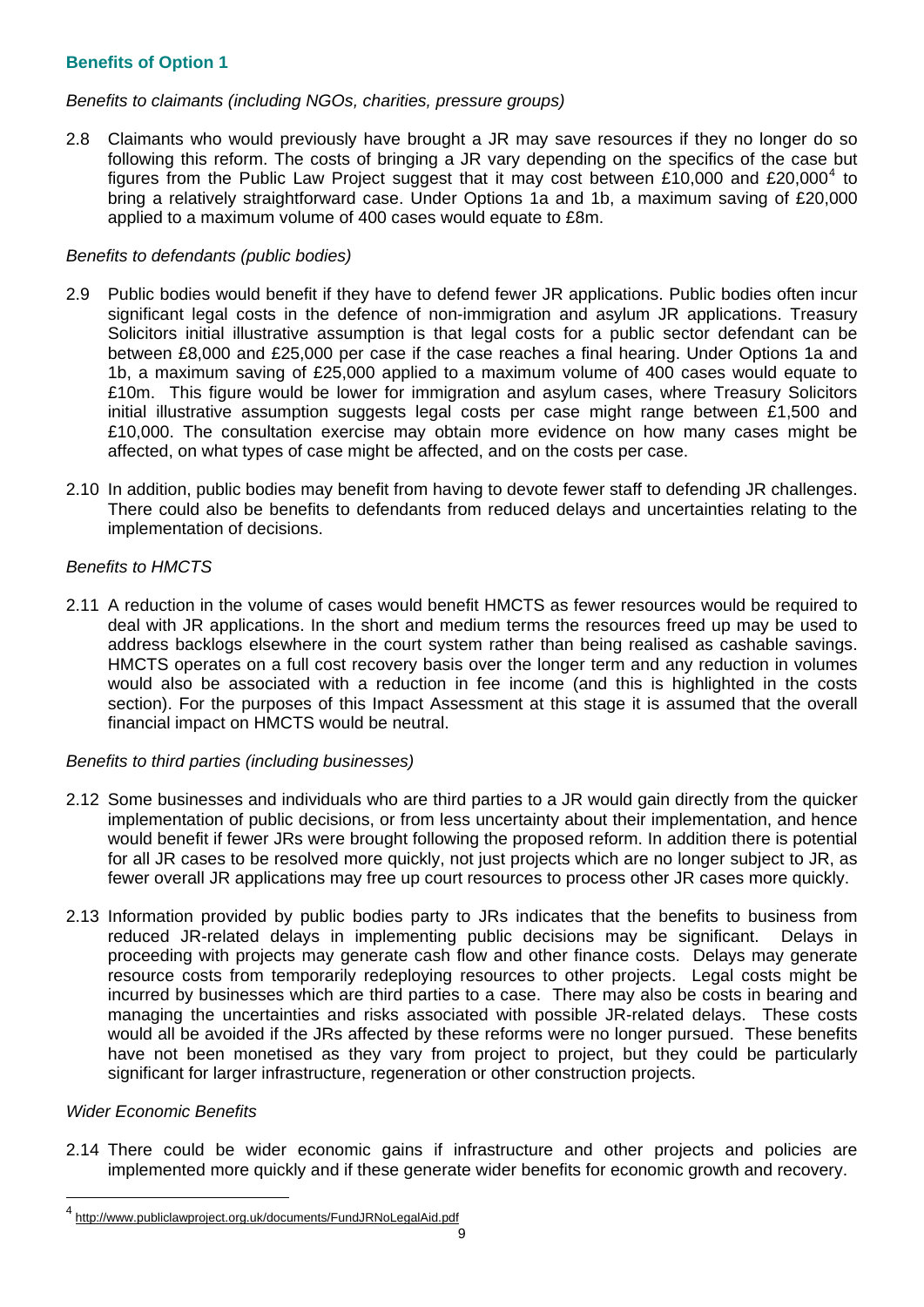#### **Costs of Option 1**

#### *Transitional costs*

2.15 There may be one-off familiarisation and adjustment costs to claimants, defendants and HMCTS. These are expected to be negligible. There might also be some initial satellite litigation to determine how the new standing tests work.

#### *Costs to claimants (including NGOs, charities, pressure groups)*

- 2.16 Some claimants that are excluded from bringing cases under the new standing tests under Options 1a and 1b may no longer be able to challenge public decisions through a JR if they are not directly affected by the matter in question.
- 2.17 The fact that these claimants are currently willing to pursue JRs in these circumstances, and in so doing to incur costs, implies that there is a benefit to them from doing so. These benefits may take the form of raising public awareness of the issue, or raising the profile of the organisation bringing the case. If some JRs could not be brought in future then there could possibly be a cost to these organisations from losing these public awareness benefits (although this is an intended effect of the policy). It is assumed that this cost would be greater than the savings from no longer pursuing JRs (otherwise these JRs would not have been pursued in the first instance). It has not been possible to monetise the value to these claimants of bringing JRs, e.g. of raising public awareness. This is being explored further over the consultation period.
- 2.18 Claimants may also lose out in other ways from not bringing JRs. For example if claimants place a positive value in delaying the implementation of a public decision by making a JR, they would lose this benefit if they were unable to bring JRs.
- 2.19 There may also be some costs to claimants from having to demonstrate a genuine interest and sufficient knowledge in environmental cases, rather than just a direct interest under the current test.

#### *Costs to HMCTS*

2.20 HMCTS would receive less fee income if there were fewer JR applications. As stated previously, the overall financial impact on HMCTS is expected to be neutral because they operate on a full cost recovery basis and would also require fewer resources to deal with applications if volumes decreased.

#### *Costs to third parties (including businesses)*

2.21 There is the potential for all cases to be resolved more quickly, not just those cases whether claimants no longer have standing, as fewer JR applications may free up court resources to process remaining JR cases more efficiently. This may impose costs on all those individuals and businesses that would lose out from quicker implementation of public decisions. Information provided by public bodies party to JRs suggests that businesses are more likely to gain from reduced JR-related delays than they are to lose out from this. Nevertheless it is possible in some cases that a business might incur direct costs from a JR-related delay being reduced.

#### **Risks and assumptions for Option 1**

2.22 The main assumption is that fewer JR cases would be brought. It is possible that NGOs, charities and pressure groups may in future find someone directly affected by the public decision in question to 'front' their JR. If this occurs then the overall decrease in JR applications would be smaller. The costs to NGOs, charities and pressure groups of bringing a JR might be higher if they had to use someone to front their JR compared to if they brought it directly. Any such increase in costs, however, might still lead to a reduced volume of JRs as cases which generate less public awareness might not be pursued in future. Any such increase in costs might be associated with an increase in business for legal services providers.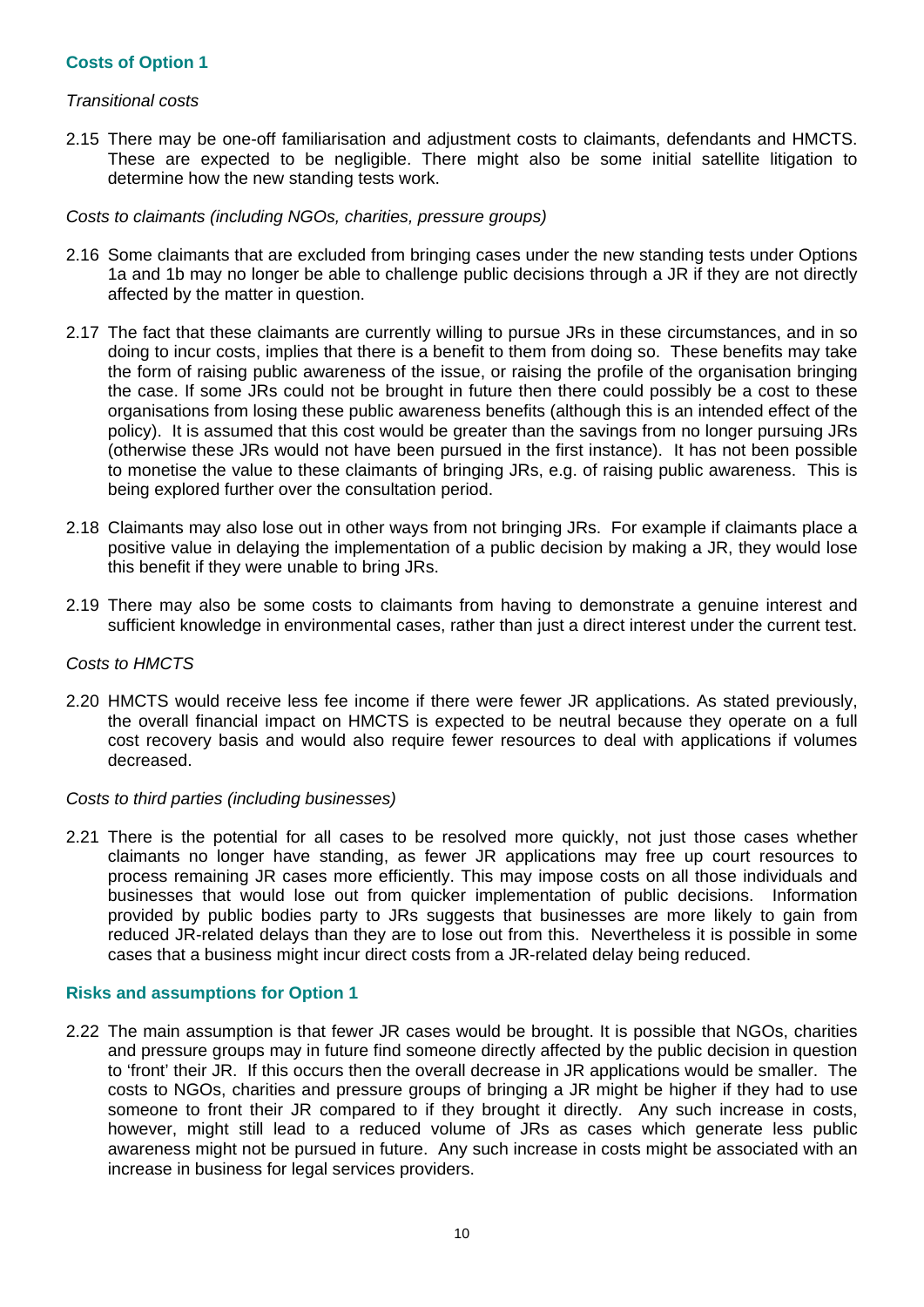- 2.23 Under both options, there is a risk that fewer opportunities for claimants to bring a JR application may encourage claimants to devote more resources to the early stages of their application to demonstrate that they have standing under the new tests. There is a potential risk that this might in turn lead to defendants devoting more resource to the initial stages of the JR process. If this risk materialised then legal services providers might gain from increased business levels.
- 2.24 It has been assumed that there would be no increase in appeals to the Court of Appeal (CoA).

#### **One-in-two-out (OITO) assessment for Option 1**

- 2.25 The new standing tests under Options 1a and 1b may result in some third sector organisations (NGOs, charities and pressure groups) being excluded from bringing JR challenges in some cases, if they do not have a direct interest in the matter. This would count as an IN, as the benefits to them of currently bringing such JRs (e.g. public awareness) are assumed to outweigh the costs to them of doing so. The extent of this IN has not been monetised at this stage as it depends upon the value of benefits foregone, such as public awareness. This will be explored further over the consultation period.
- 2.26 However, businesses in particular would benefit directly from reduced delays in implementing public decisions, and from less uncertainty and risk of possible delay. These benefits are potentially significant, especially for larger infrastructure, regeneration and construction projects. Whilst some business might potentially lose out from reduced delays, information obtained from public bodies party to JRs suggests that this is likely to arise less often and to a lesser degree. Overall the impact of reduced JR-related delays to the implementation of public decisions is considered to be an OUT. The extent of this would depend upon the particular projects affected, and this may vary significantly year by year. Monetising this OUT will be explored further over the consultation period.
- 2.27 Overall, at this stage it is considered that the net gains to business are likely to exceed the net costs to third sector organisations. This assessment is based on information provided by public bodies party to JRs and will be explored further over the consultation period. The reforms have been assessed as an IN with zero net cost.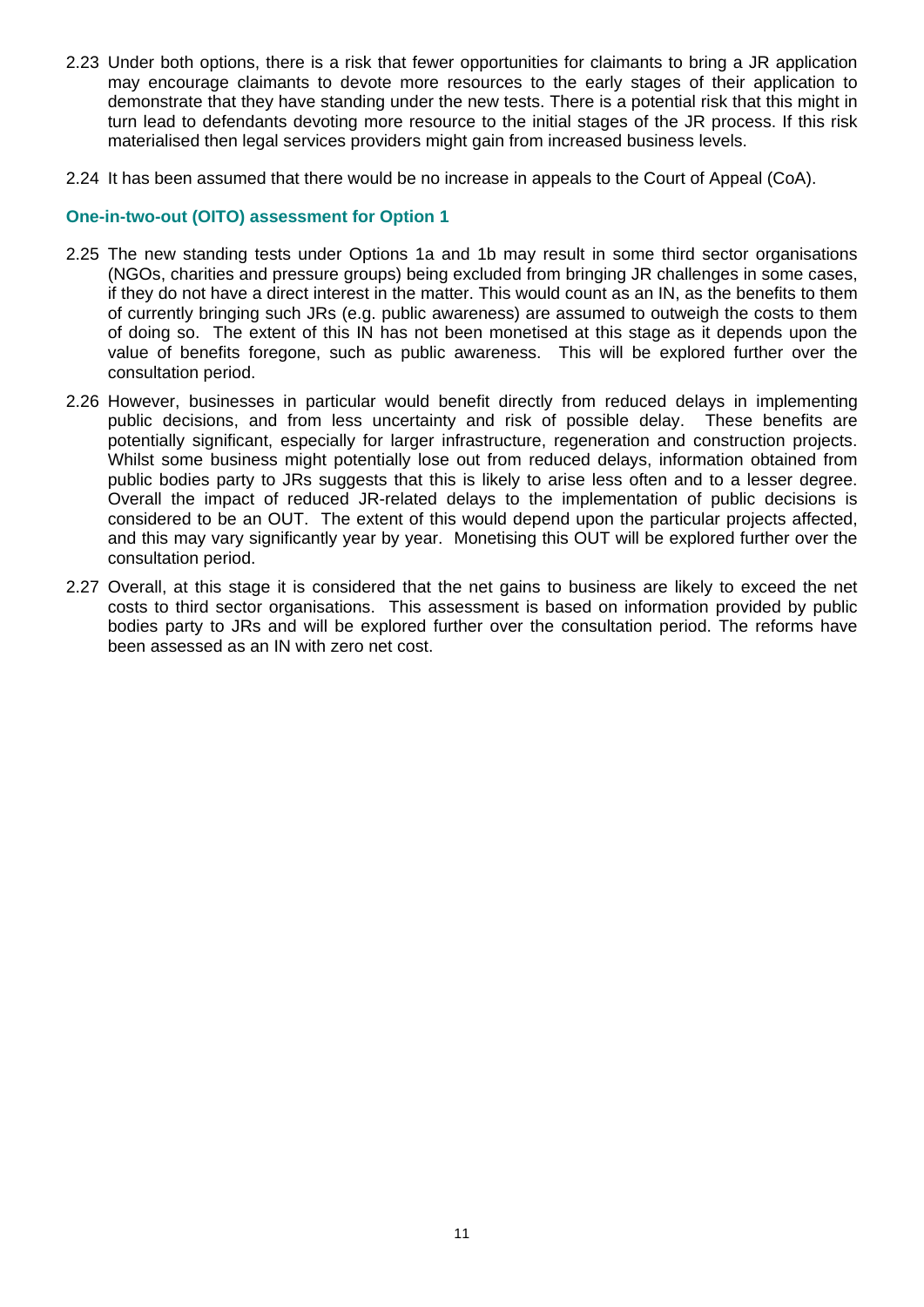## **Option 2: Improving financial incentives**

## **Description**

2.28 As explained above there are four elements to Option 2:

- Option 2a: Claimants pay defendants' costs when claimants lose oral renewal hearings. If the claimant is successful at the oral renewal hearing and goes onto a full hearing, the cost of the oral hearing will be determined at the end of the case with the unsuccessful side generally being responsible for costs. In 2012 claimants lost around 1,200 oral renewals and won around 300 oral renewals.
- Option 2b: Increased and more effective use of costs orders against legal representatives for misconduct. Between March 2011 and June 2013, Treasury Solicitors management information suggests that around 50 wasted cost orders were obtained, relating solely to immigration and asylum JRs. In those cases where information is available, these cost orders ranged from around £140 to around £3,000, with an average of around £400 per case. Around 95% of these orders were made at the permission stage, in relation to weak JR claims which did not secure permission.
- Option 2c: Availability of PCOs and where they are used, greater use of a cost cap. The reform assessed here is that fewer PCOs will be available for claimants in future and/or that PCOs will provide claimants with less protection against meeting the defendant's costs in cases which the defendant wins. The IA also assesses the impacts of claimants having to provide details of who is funding the case and a statement of assets including any third party funding.
- Option 2d: Cost provision in relation to third parties and non–parties who may intervene on either side of a JR case. The proposals would see a lower level of costs being recoverable by third parties who intervene in judicial review claims. They would also potentially see a higher level of costs being awarded against third parties interveners and non-parties who fund judicial reviews. It is not currently known in how many cases third party individuals or organisations intervene or non-parties fund cases although this is understood to be in a small proportion of all cases. Further information will be sought through the consultation to fill this evidence gap.

### **Benefits of Option 2**

#### *Benefits to claimants*

l

- 2.29 Under Options 2a, 2b, 2c and 2d some JR claims may no longer be lodged in future or may be withdrawn earlier in future (e.g. without making an oral renewal). It is unclear to what extent the volume of JRs might fall. Claimants who are discouraged from bringing a JR by these reforms would save resources if they no longer bring a JR in the future. The savings to claimants would depend upon how far the JRs which are no longer brought would have proceeded. As explained in relation to Option 1, the costs of bringing a JR vary depending on the specifics of the case but figures from the Public Law Project suggest that it may cost between £10,000 and £20,000 $^5$  $^5$  to bring a relatively straightforward case.
- 2.30 Under Option 2a claimants may benefit if defendants are required to pay claimant's oral renewal legal costs in cases where the claimant is successful at the oral hearing and at the full hearing. For cases lodged in 2012 around 300 claimants were successful at the oral renewal stage. Anecdotal information suggests that claimant legal costs from commercial providers may be considerably more than defendant legal costs. For illustrative purposes, if average claimant legal costs at the oral renewal stage were around £3,000 per case (compared to the £1,000 to £1,500 assumed for defendants) this would imply a maximum benefit to claimants of around £900,000.

<span id="page-11-0"></span><sup>5</sup> <http://www.publiclawproject.org.uk/documents/FundJRNoLegalAid.pdf>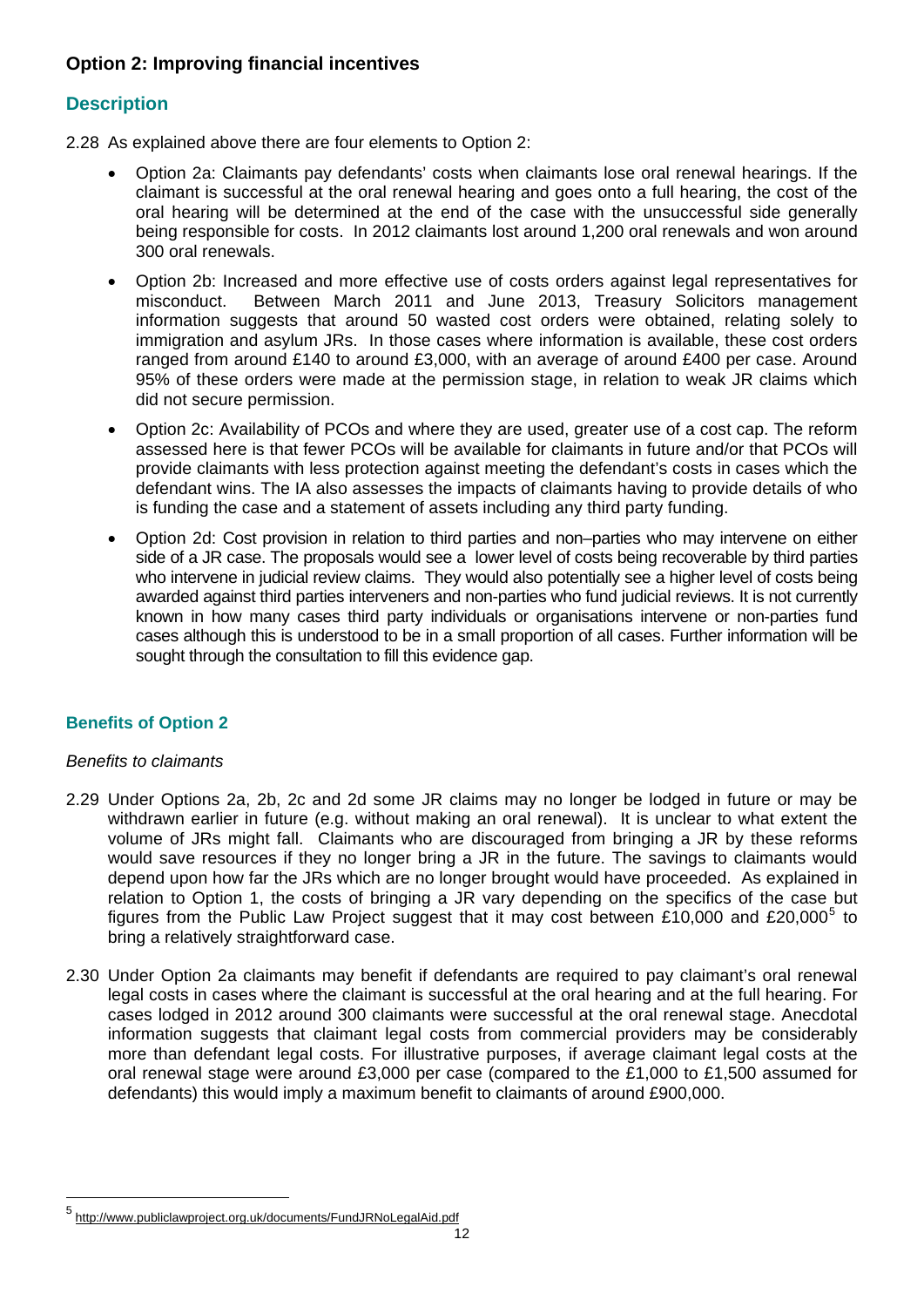- 2.31 Under Option 2b, as explained above it is possible that the proceeds of additional costs orders may go to claimants rather than to defendants. This aspect of policy design is being considered further over the consultation period. If claimants receive these proceeds then claimants would benefit in the same way as identified above for defendants.
- 2.32 Under Option 2d, claimants would gain as they would no longer be exposed to third party costs in cases that claimants lose. In cases in which claimants are successful they may also be able to gain by recovering more costs if the court makes more costs awards against third parties.

#### *Benefits to defendants (public bodies)*

- 2.33 Under Options 2a, 2b, 2c and 2d some JR claims may no longer be lodged in future, or may be withdrawn earlier in future (e.g. without making an oral renewal) in the defendant's favour. It is unclear to what extent the volume of JRs might fall. Defendants would save resources if they no longer need to defend a JR in the future. The savings to defendants would depend upon how far the JRs which are no longer brought would have proceeded. Treasury Solicitors initial illustrative assumptions suggest that legal costs for defendants in JR cases range from £8,000 to £25,000 for non immigration and asylum cases and range from £1,500 to £10,000 in immigration and asylum cases. There could also be benefits to defendants from reduced delays and uncertainties relating to the implementation of their decisions, including if these delays and uncertainties generate wider costs for public bodies.
- 2.34 Under Option 2a defendants (public bodies) would be able to recover their legal costs when they are successful at oral renewal stage. In 2012 defendants were successful in around 1,200 oral renewals. Treasury Solicitors initial illustrative assumptions suggest that it costs a defendant on average around £1,000 to £1,500 to prepare for and attend an oral hearing relating to immigration and asylum (which account for over 70% of renewals requested). If applied to all JRs these figures imply that the maximum benefit to defendants would be around  $£1.8$  million. This might be lower if, as suggested above, the total volume of JR claims falls as a result of the proposals, and/or if JR claims are withdrawn at an earlier stage in future such as before an oral renewal is made.
- 2.35 Under Option 2b, defendants would gain if they receive the proceeds of additional costs orders. (The precise mechanism applying to this reform is subject to further development). It is anticipated that few costs orders would continue to be made in future, and that the impact of the reform may be to discourage particularly weak claims from being lodged. For purely illustrative purposes, if a maximum of 100 additional cost orders were made in future, with the current average of around £400, the total benefit to defendants would be £40,000.
- 2.36 Under Option 2c, if fewer PCOs are awarded and/or if less costs protection is provided in PCOs then defendants would gain in cases in which they are successful, from being able to recover more of their costs from losing claimants. The extent of these impacts is being explored further over the consultation period. The defendant may also benefit from more information on the claimant and third parties that are funding the claim.
- 2.37 Under Option 2d, defendants would gain as they would no longer be exposed to third party costs in cases that defendants lose. In cases in which defendants are successful they may also be able to gain by recovering more costs if the court makes more costs awards against third parties.

#### *Benefits to HMCTS*

2.38 A reduction in the volume of cases would benefit HMCTS as fewer resources would be required to deal with JR applications. In the short and medium terms the resources freed up may be used to address backlogs elsewhere in the court system rather than being realised as cashable savings. HMCTS operates on a full cost recovery basis over the longer term and any reduction in volumes would also be associated with a reduction in fee income (and this is highlighted in the costs section). For the purposes of this Impact Assessment at this stage it is assumed that the overall financial impact on HMCTS would be neutral.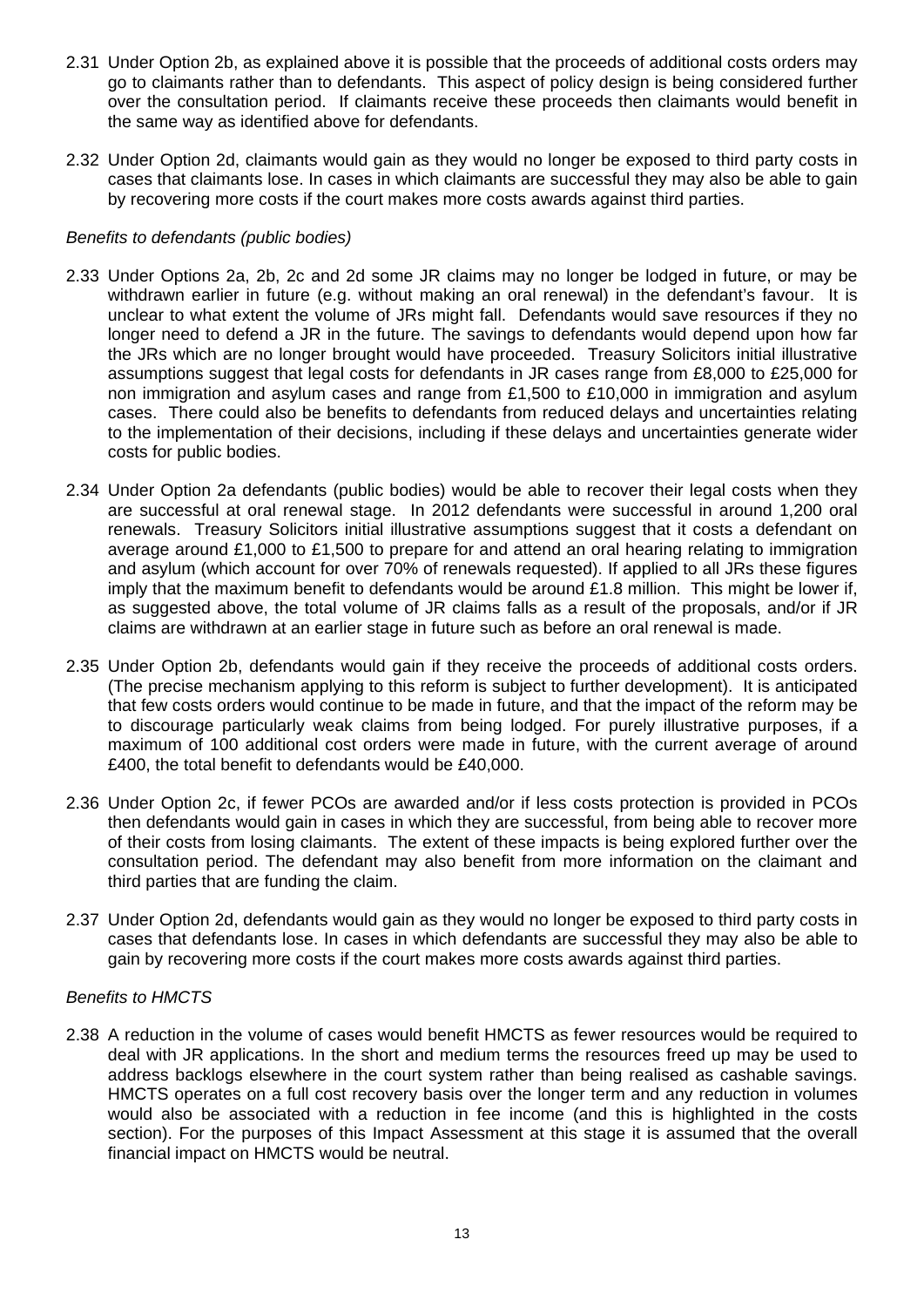#### *Benefits to Legal Aid Agency*

2.39 Some claimants may by funded by the legal aid budget. If some of the claimants affected by the proposals are legally aided then the Legal Aid Agency may in theory benefit in the same way as self-funded claimants might benefit, i.e. savings might arise if some JRs were no longer brought in future. In practice this impact may not materialise as legal aid claimants in effect already benefit from complete costs protection and they would not be exposed to the defendant's costs if the defendant wins, i.e. Options 2a and 2c would not affect their wish to bring a JR. Furthermore it is assumed that legal services providers funded by the legal aid budget would not engage in the behaviours which lead to a costs order being made, i.e. Option 2b might not apply in practice. Under option 2d there may be a benefit for the Legal Aid Agency from less liability for intervener or third party costs or from having to meet additional costs caused by the intervention.

#### *Benefits to third parties (including businesses)*

- 2.40 Some businesses and individuals who are third parties to the JR stand to gain directly from the quicker implementation of public decisions, or less uncertainty about their implementation, and would benefit if fewer JRs were brought following this change. There is the potential for all JR cases to be resolved more quickly, not just projects which are no longer subject to JR, as fewer overall JR applications may free up court resources to process other JR cases more quickly.
- 2.41 Information provided by public bodies party to JRs indicates that the benefits to business from reduced JR-related delays in implementing government decisions may be significant. Delays in proceeding with projects may generate cash flow and other finance costs. Delays may generate resource costs from temporarily redeploying resources to other projects. Legal costs might be incurred by businesses which are third parties to a case. There may also be costs in bearing and managing the uncertainties and risks associated with possible JR-related delays. These costs would be avoided if the volume of JRs fell as a result of these reforms. The associated benefits have not been monetised as they vary from project to project, but they could be particularly significant for larger infrastructure, regeneration or other construction projects.

#### *Wider Economic Benefits*

2.42 There could be wider economic gains if infrastructure and other projects and policies are implemented more quickly and if these generate wider benefits for economic growth and recovery.

#### **Costs of Option 2**

#### *Transitional costs*

2.43 There may be one-off familiarisation and adjustment costs to claimants, defendants and HMCTS. These are expected to be negligible. There might also be some initial satellite litigation to determine how the new provisions will work.

#### *Costs to claimants*

- 2.44 Under Options 2a, 2b and 2c if claimants stand to gain from delay or uncertainty in the implementation of public decisions they may lose this benefit if they no longer lodge a JR in future or if they withdraw at an earlier stage (e.g. prior to making an oral renewal) in favour of the defendant.
- 2.45 Under Option 2a claimants would pay defendants' legal costs when claimants are successful at oral renewal stage. In 2012 defendants were successful in around 1,200 oral renewals. Treasury Solicitors initial illustrative assumptions suggest that it costs a defendant on average around £1,000 to £1,500 to prepare for and attend an oral hearing relating to immigration and asylum (which account for over 70% of renewals requested). If applied to all JRs these figures imply that the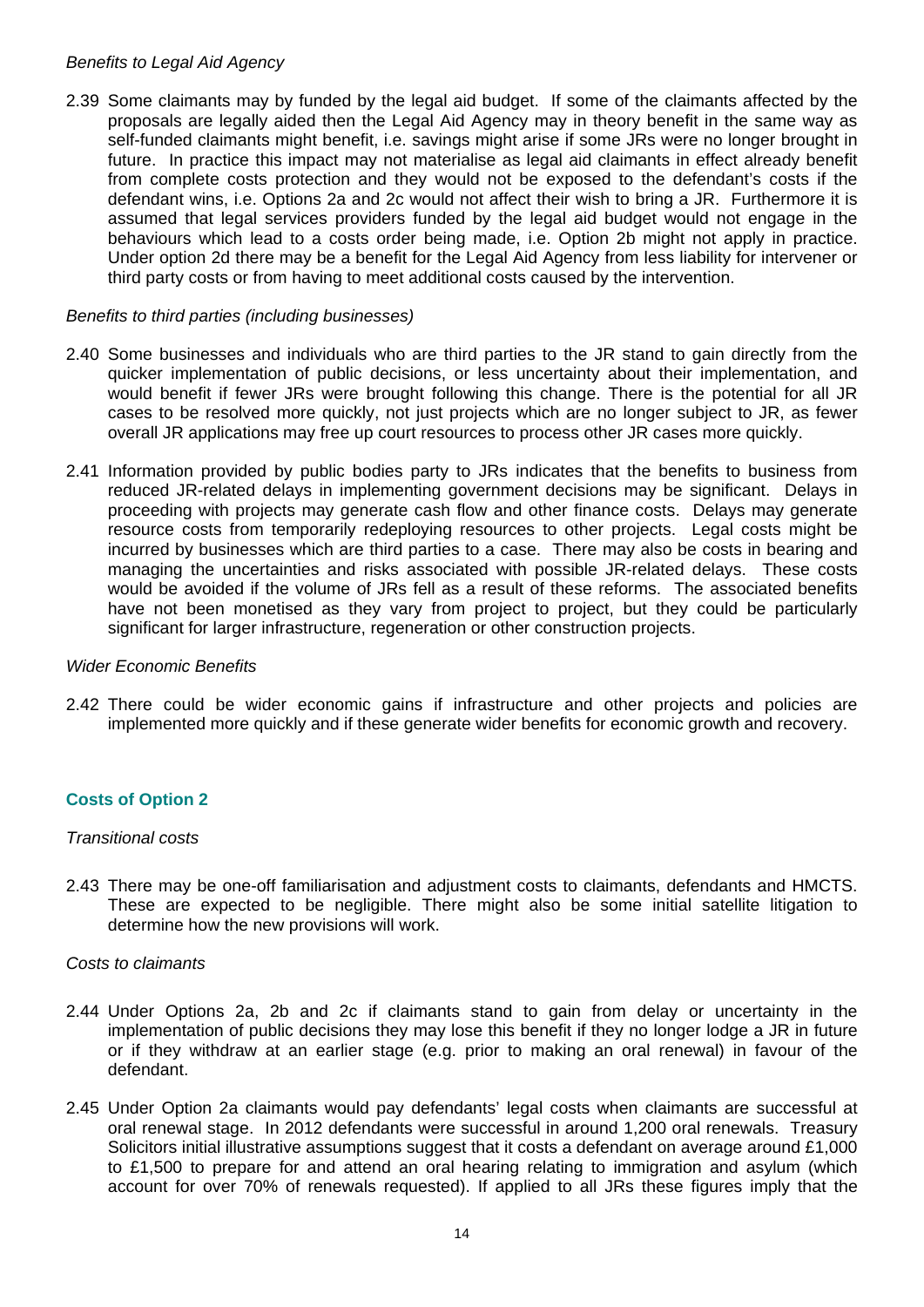maximum cost to claimants would be around £1.8 million. Of this total figure, it is estimated that around £50,000 might be incurred by businesses and third sector organisations.<sup>6</sup>

- 2.46 These figures might be lower if, as suggested above, the total volume of JR claims falls as a result of the proposals, and/or if JR claims are withdrawn at an earlier stage in future such as before an oral renewal is made. In addition where claimants are legally aided their costs would be met by the legal aid fund. This is more likely to apply in relation to immigration and asylum cases.
- 2.47 Under Option 2b there would be no direct costs to claimants as the claimant's legal provider would be liable to cover any costs order.
- 2.48 Under Option 2c, with less costs protection in non-environmental cases, some claimants would be liable to pay all or a greater proportion of the defendant's costs if the defendant is successful. There may also be additional costs to the claimant if the third party no longer contributes towards the claimant's case. If the third party continues funding the claimant, there may be costs to claimants in disclosing information on third party involvement. The extent of these impacts is being explored further over the consultation period.
- 2.49 Under option 2d there may be additional costs to the claimant if a third party is no longer willing to contribute towards the claimant's case as a result of greater exposure to costs. If the intervener continues funding the claimant, there may be costs to claimants in disclosing information on intervener involvement, likewise if the claim has been brought by a company formed by the individual claimants there may be additional costs in disclosing this information.
- 2.50 Under option 2d there may also be additional costs to individuals or organisations that have formed a separate organisation or company to bring a claim if the courts are able to award costs against the individuals or organisations rather than the claimant company.

*Costs to defendants (public bodies)* 

- 2.51 Under Option 2a defendants may face additional costs if they are required to pay claimant's costs at oral renewal in cases where the claimant is successful. For cases lodged in 2012 around 300 claimants were successful at the oral renewal stage. Anecdotal information suggests that claimant legal costs from commercial providers may be considerably more than defendant legal costs. For illustrative purposes, if average claimant legal costs at the oral renewal stage were around £3,000 per case (compared to the £1,000 to £1,500 assumed for defendants) this would imply a maximum cost to defendants of around £900,000.
- 2.52 Under Option 2b defendants are assumed not to incur any significant additional costs as a result of more costs orders being made.
- 2.53 Under Option 2c defendants are assumed not to incur any significant additional costs as a result of fewer PCOs being made and/or less costs protection being provided by PCOs.
- 2.54 There are not expected to be any costs to defendants under option 2d as it is highly unlikely that non-parties would fund the public sector's defence costs.

#### *Costs to HMCTS*

l

2.55 HMCTS would receive less fee income if there are fewer JR applications. As stated previously, the overall financial impact on HMCTS is expected to be neutral because they operate on a full cost recovery basis and would also require fewer resources to deal with applications if volumes decreased.

<sup>&</sup>lt;sup>6</sup> Internal Administrative Court management information suggests around 35 JRs lodged in 2011 seem to have been brought by businesses and third sector organisations were refused permission at an oral renewal. The figures on claimants are based on a high level review of the Administrative Court data – any findings should be treated as largely indicative.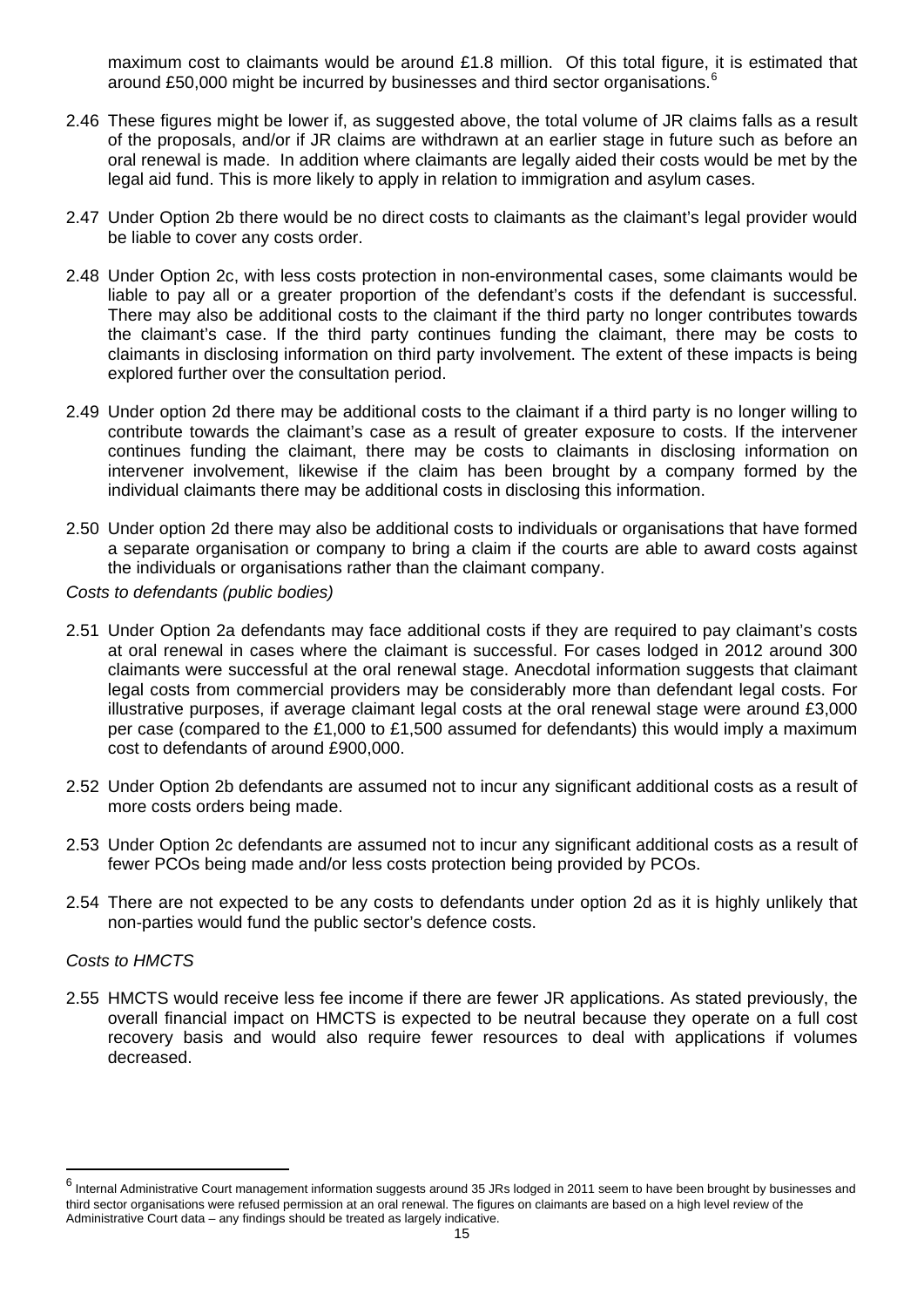#### *Costs to legal services providers*

- 2.56 Under Options 2a, 2b, 2c and 2d, legal services providers may experience reduced levels of business from any reduction in the volume of JRs, or from JRs being withdrawn earlier in the process (such as before an oral renewal is made). This would be a secondary impact of the reforms. As a result resources would be freed up for other profitable activities.
- 2.57 Under Option 2b, legal representatives would be required to pay costs if a costs order was made. As explained above, for purely illustrative purposes we might consider that 100 cost orders might be made per year (compared to around 50 WCOs made between March 2011 and June 2013). Applying the earlier average WCO cost of £400 per order gives a total cost of £40,000 to legal services providers. This might be regarded as a cost which applies to non-compliant businesses.

#### *Costs to Legal Aid Agency*

- 2.58 Some claimants may by funded by the legal aid budget. If some of these claimants are affected by the proposals then the Legal Aid Agency may incur costs instead of claimants doing so.
- 2.59 Under Option 2a the legal aid fund would cover the cost of defendants' legal costs at oral renewal stage in cases where the defendant is successful at an oral renewal. As explained above, this would account for a proportion of the (maximum) £1.8m cost to claimants under Option 2a.
- 2.60 Option 2c would not affect the legal aid fund as it has been assumed that PCOs are not sought in cases where claimants are funded by legal aid.
- 2.61 Option 2d would not affect the legal aid fund as third parties would not be likely to be eligible for legal aid.

#### *Costs to third parties (including businesses)*

- 2.62 There is the potential for all cases to be resolved more quickly, not just those cases whether claimants no longer have standing, as fewer JR applications may free up court resources to process remaining JR cases more efficiently. This may impose costs on all those individuals and businesses that would lose out from quicker implementation of public decisions. Information provided by public bodies party to JRs suggests that businesses are more likely to gain from reduced JR-related delays than they are to lose out from this. Nevertheless it is possible in some cases that a business might incur direct costs from a JR-related delay being reduced.
- 2.63 Under option 2d there is potential for costs for intervening non-parties as they will have increased liability for their own costs as well as liability for costs incurred by the claimant or defendant arising from their voluntary intervention. Non-parties, who provide financial backing for a claim, may also have an increased liability for costs. The courts will retain discretion over when interveners and non-parties are liable for costs.

#### **Risks and assumptions for Option 2**

- 2.64 Overall, it has been assumed that the proposals may reduce the volume of JR applications to some extent, and/or may lead to some cases being withdrawn earlier in the process (for example prior to making an oral renewal) and that the number of successful permission applications would remain the same. This would result in the same JR case outcomes.
- 2.65 Under Options 2a there is a potential risk that some meritorious claims might be discouraged due to the possible higher claimant exposure to defendant costs if the defendant is successful at oral renewal. In 2012, around 300 applications were granted permission at the oral renewal stage after being refused permission initially. Only a subset of these might be discouraged. These might be cases where the likelihood of securing permission is lower and less clear. Furthermore only a proportion of cases which secure permission at oral renewal are subsequently resolved in favour of the claimant.
- 2.66 There is a similar possibility under Options 2c and 2d as claimants may be exposed to higher costs or be less likely to receive non-party funding to support their case.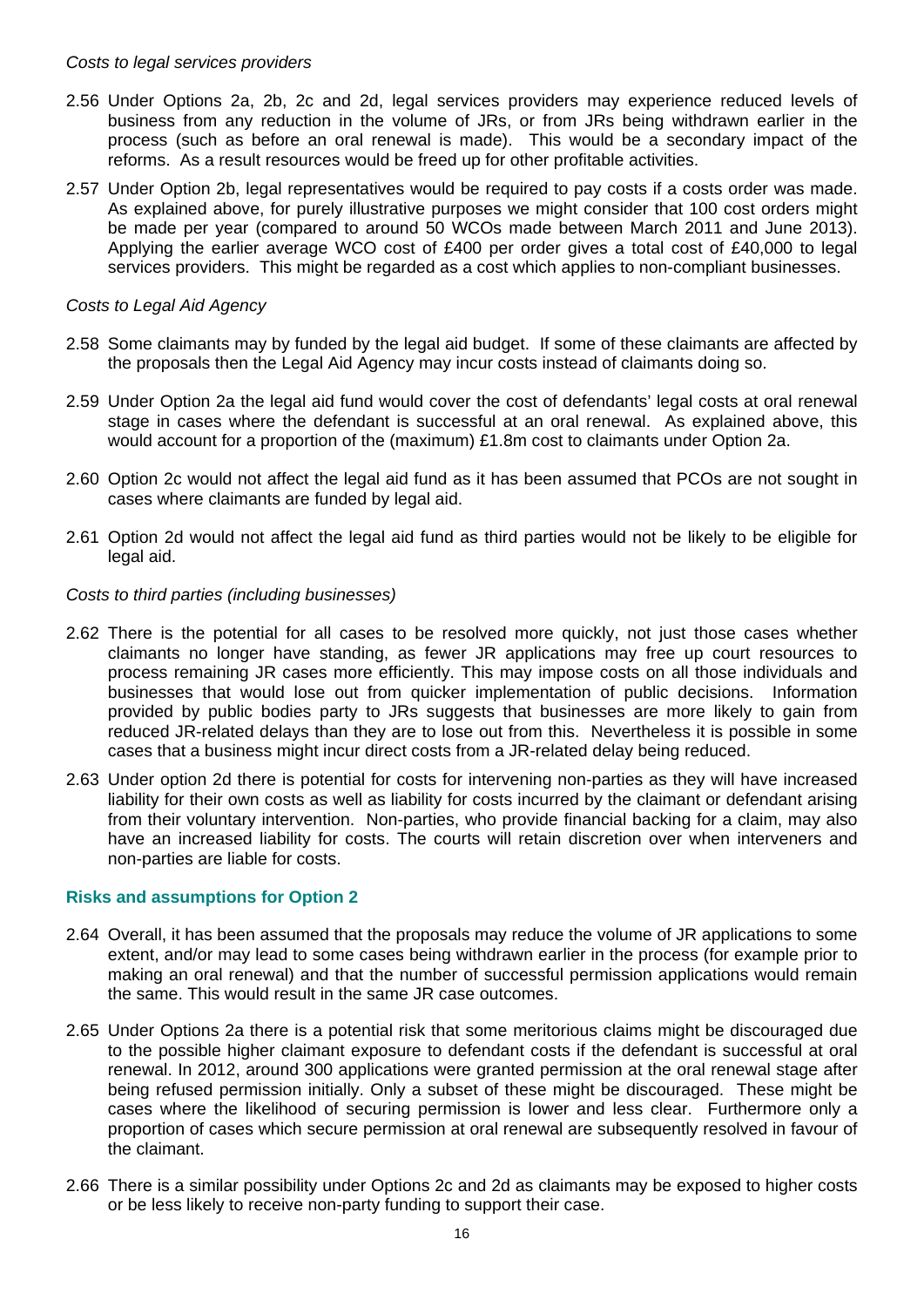#### **One-in-two-out (OITO) assessment for Option 2**

- 2.67 Under Option 2 there may be some costs to organisations involved in JR litigation (including claimants and interveners) whilst other third party businesses, that are dependent on the quicker implementation of government proposals, could benefit.
- 2.68 Under Option 2a businesses and third sector organisations may incur increased costs from paying the defendants' oral renewal costs when the defendant is successful at oral renewal. The maximum costs to business and the third sector is estimated to be around £50,000 per year. This estimate assumes that around 35 oral renewals brought by business/third sector organisations are unsuccessful per year (which seems to be the case in 2011 based on internal Administrative Court management information) and that the defendant's legal costs are between £1,000 and £1,500 per case, as Treasury Solicitors initial illustrative assumptions suggest. These costs would take the form of a transfer payment from business and the third sector to the public sector.
- 2.69 Under Option 2b, if there were 100 additional cost orders made against legal providers for misconduct per year, each with a cost of around £400 then the additional cost to lawyers would be £40,000 per year. This would, however, relate to non-compliant legal services providers and hence would not feature in the One In Two Out assessment.
- 2.70 Under Option 2c, some claimant organisations may be exposed to greater costs if protective costs orders are more limited in the future. Under Option 2d, businesses and third party organisations may incur increased costs if they intervene in cases as they would be liable for their own costs of intervening and potentially also for the additional costs that their intervention has caused the claimant or defendant to incur. Some claimant organisations may also face costs associated with revealing information about interveners.
- 2.71 It is currently not known how many cases would be affected by Options 2c and 2d although it is anticipated to be only a small number. Further information will be sought through the consultation to monetise this impact at the final stage.
- 2.72 Some third party businesses would benefit directly from reduced delays in implementing public decisions, and from less uncertainty and risk of possible delay. These benefits are potentially significant, especially for larger infrastructure, regeneration and construction projects. Whilst some business might potentially lose out from reduced delays, information obtained from public bodies party to JRs suggests that this is likely to arise less often and to a lesser degree.
- 2.73 Overall, at this stage it is considered that the gains to business are likely to exceed the costs to business and to the third sector. As such the reforms have initially been classed as an IN with zero net cost (i.e. overall there are no additional net costs in businesses).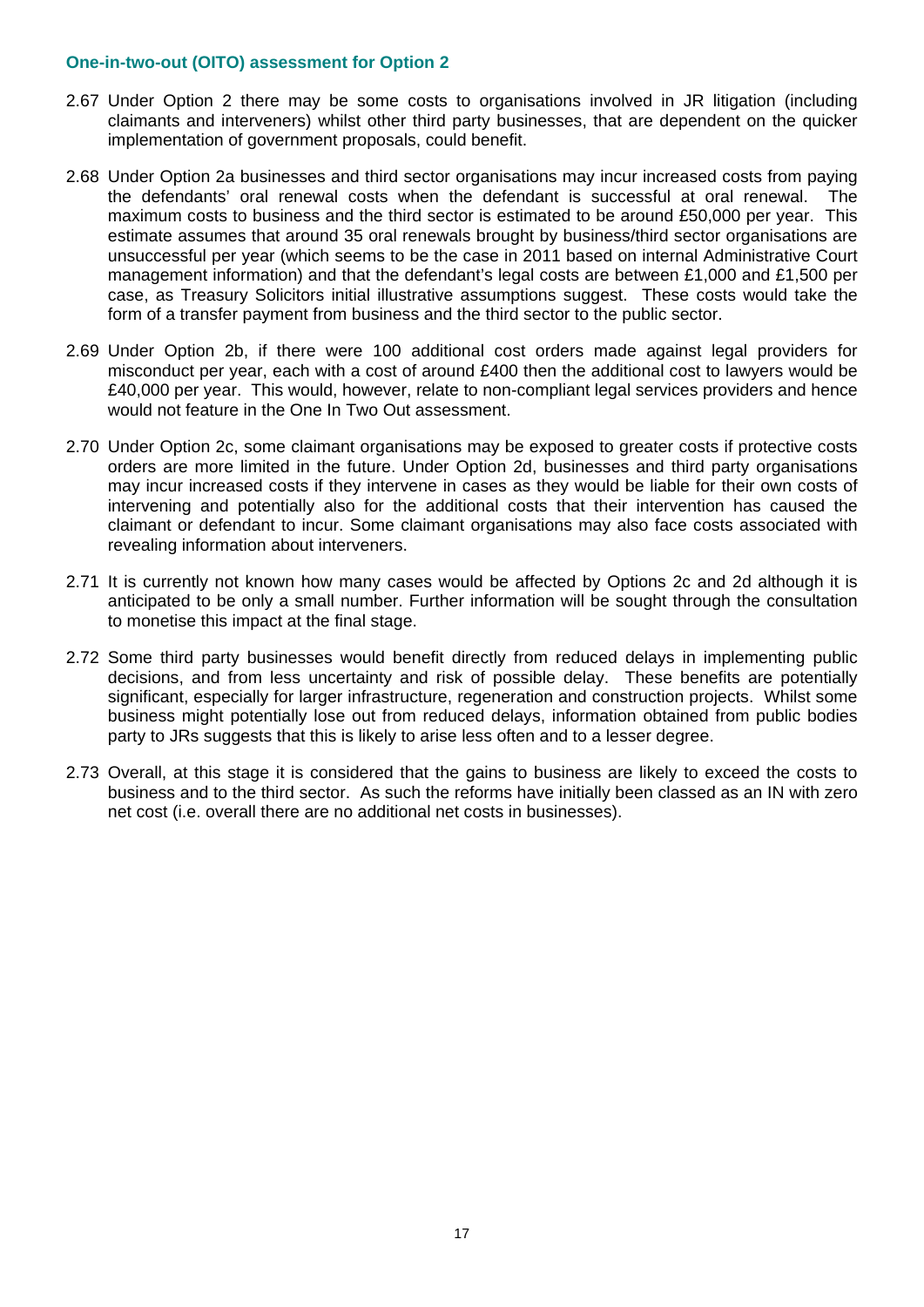## **Annex A: Small & Micro Business Test**

- A.1 The costs and benefits of these reforms on businesses have been outlined in the main body of this Impact Assessment. The reforms will apply to any claimants and lawyers bringing a JR under certain circumstance and this could include businesses regardless of size. It is unclear precisely to what extent small businesses (up to 49 employees) and micro businesses (up to 10 employees) might be affected differentially by the reforms. Questions relating to this and to mitigating actions will be included in the consultation document, and we welcome further views on this.
- A.2 An internet search of legal companies providing advice on Judicial Review suggests that a range of businesses of various sizes provide legal services in this area. There are around 10,000 legal firms in England and Wales and 85% of these are small firms with 4 or less partners.<sup>[7](#page-17-0)</sup> However, the Top 200 companies in terms of turnover employ over two-fifths of all solicitors in private practice and generate two-thirds of total fee income suggesting that although there are a large number of small firms, the market is quite concentrated with larger firms accounting for a considerable share of the legal service market.<sup>[8](#page-17-1)</sup>
- A.3 There are two ways that small and micro businesses might be affected. First, if a small or micro business is a legal representative of a claimant. Secondly, if the small or micro businesses are the claimant themselves.

## **Small and micro businesses as legal representatives**

- A.4 Small and micro businesses might experience a reduction in JR-related business from a reduction in JRs lodged and/or from JRs being withdrawn earlier in the process. Evidence on the scale of these impacts is not available and might be obtained over the consultation period. There is no evidence that small and micro businesses would be affected differentially compared to other legal services providers from any reduction in JR business. Views on this are being sought over the consultation period.
- A.5 Small and micro businesses might respond to this impact by allocating resources freed from less JR activity to other profitable activities. It is unclear whether small and micro businesses might be better able to adjust in this way compared to other legal services providers. Further views on this are being sought over the consultation period.
- A.6 Mitigating actions might relate to supporting small and micro businesses to adjust to any reallocation of their resources between different areas of business. This might include suitably long transitional periods and the provision of information about the precise nature of the reforms and how they might work in practice.
- A.7 In addition and more specifically, the increased use of Wasted Cost Orders made against legal representatives (Option 2b) will directly affect legal service providers, which could include small and micro businesses. This reform would apply only to non-compliant legal representatives which act in the wrong way. Small and micro businesses could mitigate the impacts of this reform by not acting in the ways which lead to a costs order being imposed. Other mitigating actions include suitably long transitional periods and clear information on exactly how the new cost order reforms will operate.

### **Small and micro businesses as claimants**

A.8 The proposals on standing (Option 1), recovering the costs of an oral renewal (Option 2a) and protective cost orders (Option 2c) would affect small and micro businesses if they themselves are the claimant. Option 2d would affect small and micro businesses if they choose to intervene in a judicial review.

l <sup>7</sup> UK Legal Services Market Report from IRN Research

<span id="page-17-1"></span><span id="page-17-0"></span><sup>&</sup>lt;sup>8</sup> <http://www.lawsociety.org.uk/representation/research-trends/market-assessment-2012/>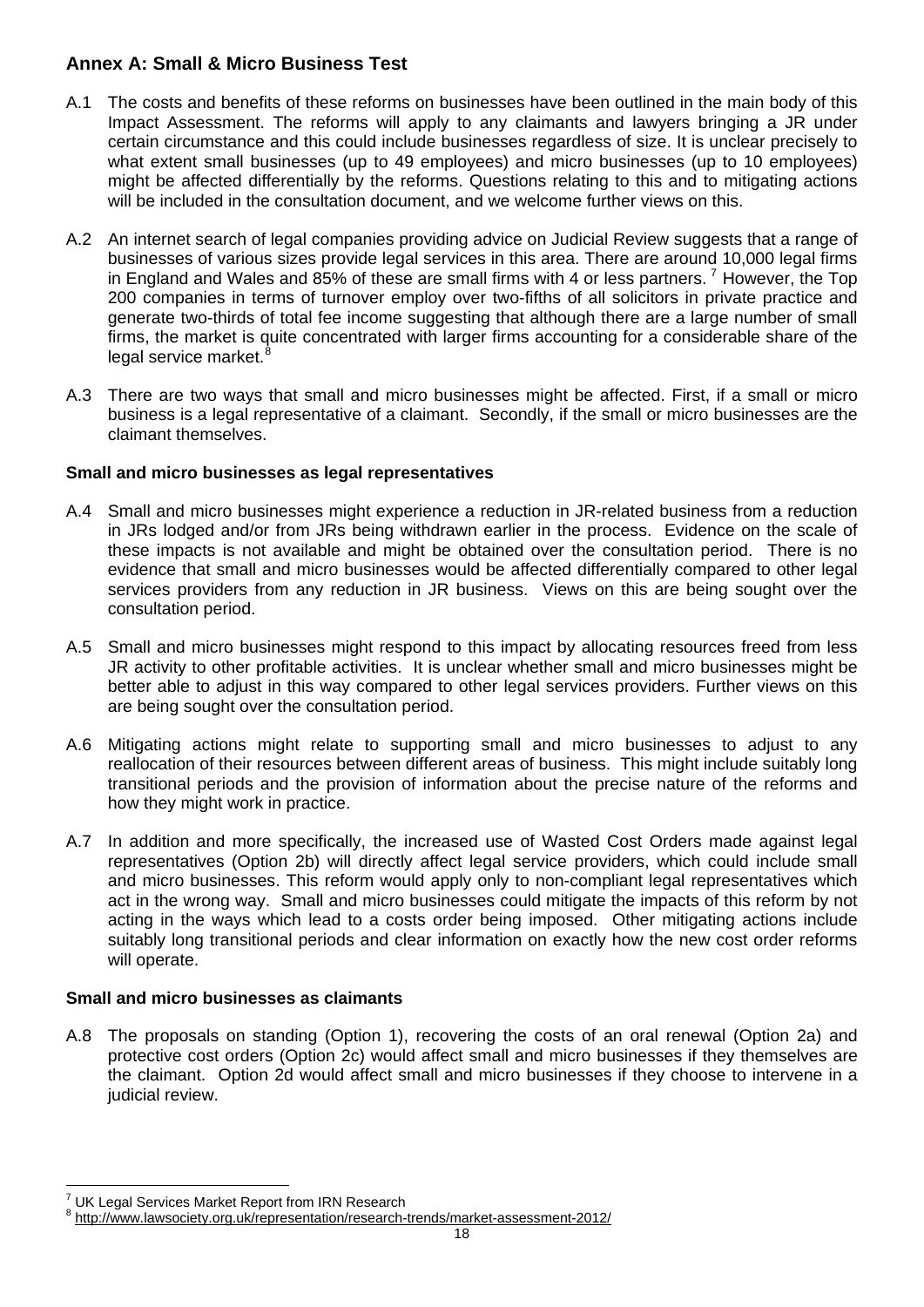- A.9 The proposals on standing, PCOs, and interveners may impose direct and indirect costs on businesses, which may include small businesses and organisations. This may extend to businesses being excluded or put off from bringing cases or intervening and therefore no longer able to challenge public bodies' decisions through a JR. However, information from internal Administrative Court management suggests that the number of potential small businesses affected will be relatively small - of the 11,400 cases lodged in 2011, around 230 applications seem to have been brought by businesses and a further 60 seem to have been brought by charities, pressure groups and professional organisations (such as Trade Unions).<sup>[9](#page-18-0)</sup> It is not known what proportion of the 290 cases were brought by small businesses/organisations but even if all 290 cases were this remains a very small share of the 4.8 million small businesses in the UK.<sup>[10](#page-18-1)</sup>
- A.10 Judges will also be able to assess the impact of a PCO on the small business bringing a JR and allowing third party intervening costs to be paid by the unsuccessful party on a case by case basis thus further mitigating the impact of the reforms.
- A.11 The proposal on oral renewal cost recovery will mean that small businesses may at the margin decide no longer to request a renewal or the small business will be liable for the defendant renewal costs. This will however only affect small businesses at the oral renewal stage of the process, which is a relatively small number of businesses – of the estimated 290 cases that seem to have been brought by businesses/organisations, only 90 requested an oral renewal. Again, it is not known what proportion of the 90 cases were brought by small businesses but they will be able to decide after being refused permission on papers whether to continue their case and hence this will limit their exposure to costs. Finally, small businesses will only be liable for costs if the claimant is unsuccessful - of the 90 renewals requested by small businesses and organisations, only 40 renewal applications were refused permission.
- A.12 Overall we have no reason to believe that small businesses would be disproportionately affected. Guidance and information may be produced to help mitigate any disproportionate impacts on small businesses that are identified through the consultation. Further views are also being sought on this and on other mitigating options in the consultation stage.

#### **Other mitigations**

A.13 Under all the proposals, small businesses/organisations that stand to gain from the quicker implementation of public bodies' decisions, or less uncertainty about their implementation, would benefit if fewer JRs are brought following this change. These benefits to small businesses may relate to quicker resolution of a planning decisions where they are contractors for the project's delivery.

<span id="page-18-0"></span>eral only the figures on claimants are based on a high level review of the Administrative Court data – any findings should be treated as largely<br>The figures on claimants are based on a high level review of the Administrati indicative.

<span id="page-18-1"></span><http://www.bis.gov.uk/assets/biscore/statistics/docs/b/12-92-bpe-2012-stats-release.pdf>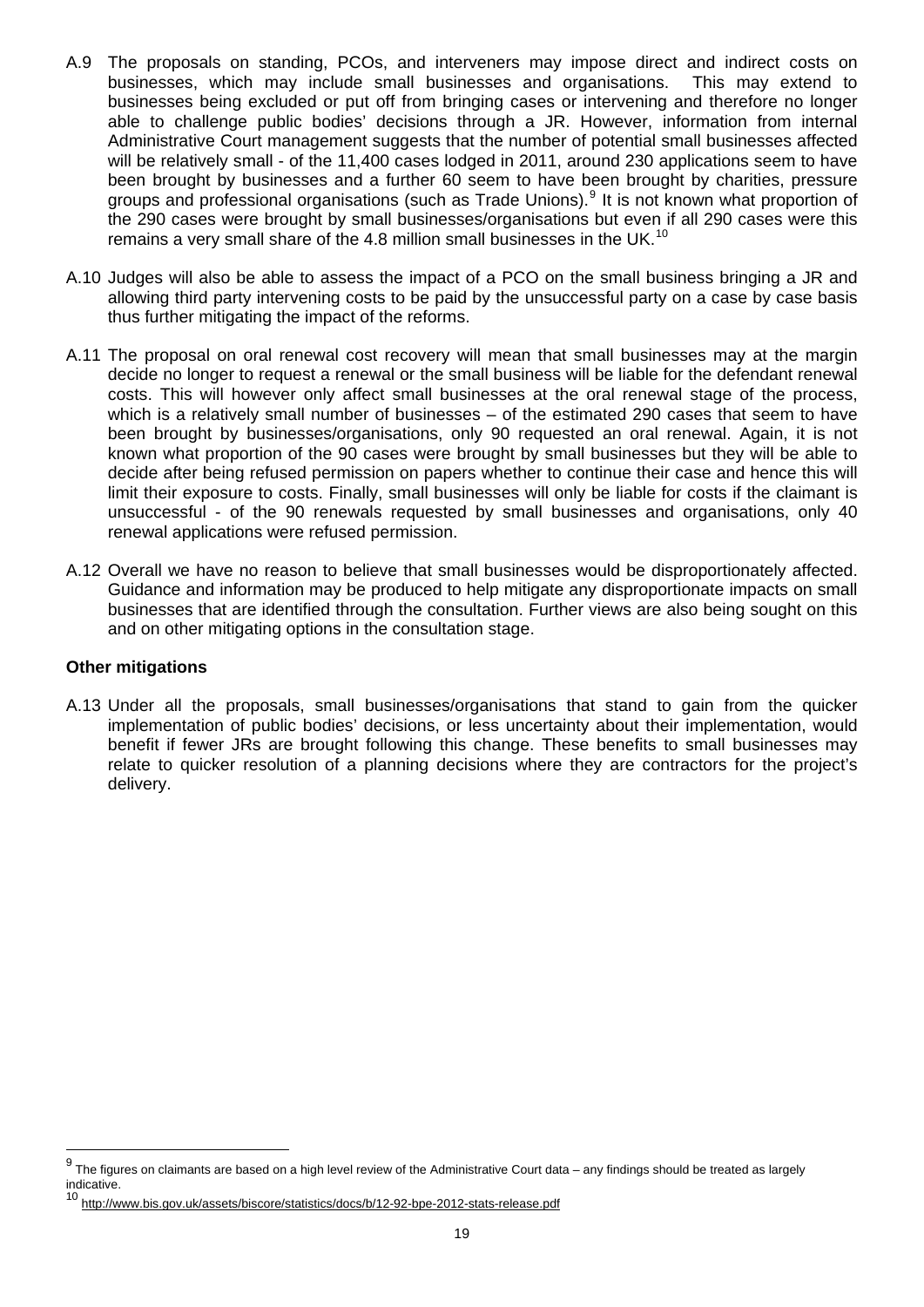## **Annex B: Judicial Review Volumes**

- B. 1 The number of judicial review applications has more than doubled in the past 10 years. Administrative Court data shows in 1998 there were over 4,500 applications for JR and by 2012 this had reached  $12,400^{11}$  $12,400^{11}$  $12,400^{11}$ .
- B. 2 Data from the Administrative Court shows that the main driver of growth in the overall number of JR applications has been an increase in Immigration and Asylum (I&A) applications which have more than doubled between 2007 and 2012. I&A applications made up 76% of the total applications in 2012. The number of criminal and other civil JR applications has remained broadly stable over the period as shown in Chart 1 below.



*Chart 1: Number of Applications for permission for judicial review by case type (2007 to 2012)*

- B. 3 The Administrative Court data suggests that the majority of applications that reach a permission decision are refused. For cases lodged in 2012, only 1 in 6 that reached the permission stage and were considered by the court were granted permission to proceed.
- B. 4 However, the data also shows that a large proportion of JR applications are withdrawn before a permission decision is made. For cases lodged in 2012, over 40% of all applications were withdrawn before permission. Although the reasons for withdrawal are not recorded, there is some evidence that suggests that many of these cases may be settled on terms favourable to the claimant. A 2009 study by Bondy and Sunkin suggested that around 85% of non-I&A cases that are withdrawn at some point in the JR process are settled on terms favourable to the claimant.[12](#page-19-1) It is not known whether this finding still pertains and whether similar outcomes occur in I&A JR cases although it is probable that many cases that withdraw settle on terms favourable to the claimant.
- B. 5 For illustrative purposes only, if around 85% (the Bondy and Sunkin figure above) of non-I&A cases withdrawn before permission were settled on terms favourable to the claimant, then of all 3,000 non-I&A applications in 2012, around 44% might initially not be regarded as unmeritorious, in the sense of either being granted permission (either initially or after an oral renewal), or being settled upfront on terms favourable for the claimant.

<span id="page-19-0"></span>l 11 Data on Judicial Reviews is available here: https://www.gov.uk/government/publications/court-statistics-quarterly-jan-mar-2013

<span id="page-19-1"></span><sup>12</sup> Bondy, V., & Sunkin, M. (2009).The Dynamics of Judicial Review Litigation: The resolution of public law challenges before final hearing.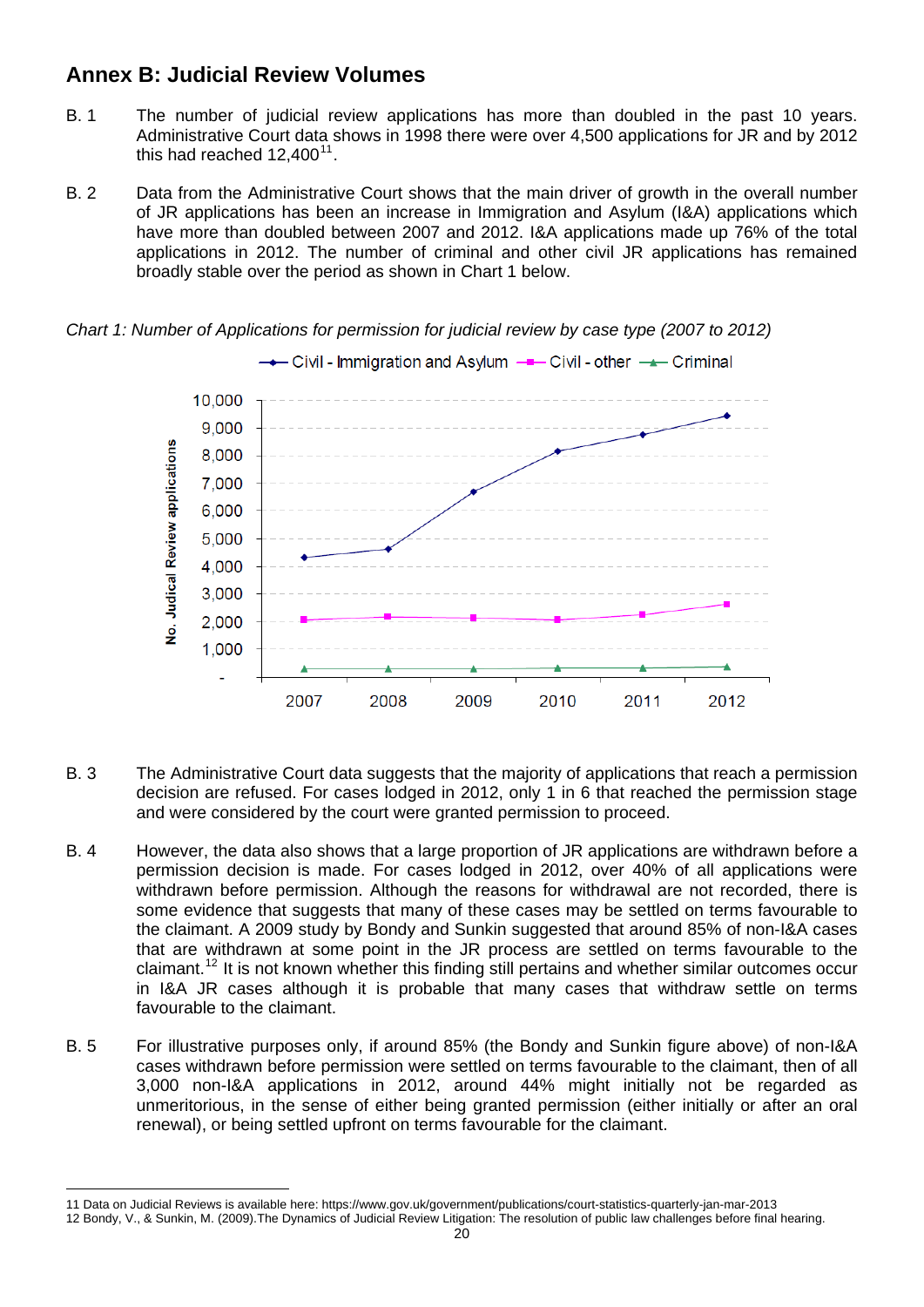- B. 6 For cases lodged in 2012 around 2,600 oral renewals were requested and permission to proceed was granted in around 300 of these cases. The remaining 2,300 cases were either refused permission or were withdrawn before the oral renewal decision was made.
- B. 7 The diagram below provides a high level overview of case progression for JR applications. This relates to cases lodged in 2011. (Data has not been used for cases lodged in 2012 as many of these might not have reached a final hearing yet. 2011 data therefore provides a more accurate picture of case progression from start to finish).

*JR process and volumes for cases lodged in 2011* 

l



*Note: The large majority of cases in the withdrawn/other categories are withdrawn. Outcomes categorised as "other" includes adjourned, discontinued, no order, referred to CoA and resubmit.* 

- B. 8 As a result of the large number of withdrawals and the high permission and oral renewal refusal rate, only a small proportion of JR applications reach a final hearing. For cases lodged between 2007 and 2011, $^{13}$  $^{13}$  $^{13}$  there were around 440 final hearings per year. Outcomes at the final hearing tend to be more balanced than at the permission stage; around 43% of adjudicated decisions at the final hearings were made in favour of the claimant for cases lodged between 2007 and 2011.
- B. 9 As the data illustrates there are a large and growing number of JR applications, many of which are not successful, which provides the backdrop for the proposals considered in this Impact Assessment. In particular the current situation has the following implications.
- B. 10 Firstly, unsuccessful JR applications can cause delays to the implementation of projects. For cases lodged in 2012 it took, on average, around 83 days for a JR application to reach permission stage and a further 95 days for an oral renewal decision to be made. Overall, for applications lodged in 2011 which reached a final hearing, it took on average 313 days for these cases to reach a final hearing from the day they were lodged.

<span id="page-20-0"></span><sup>13 2012</sup> figures are not used in this comparison as some cases lodged in 2012 may not yet have progressed to a final hearing and this may therefore understate the total number hearings for this year.